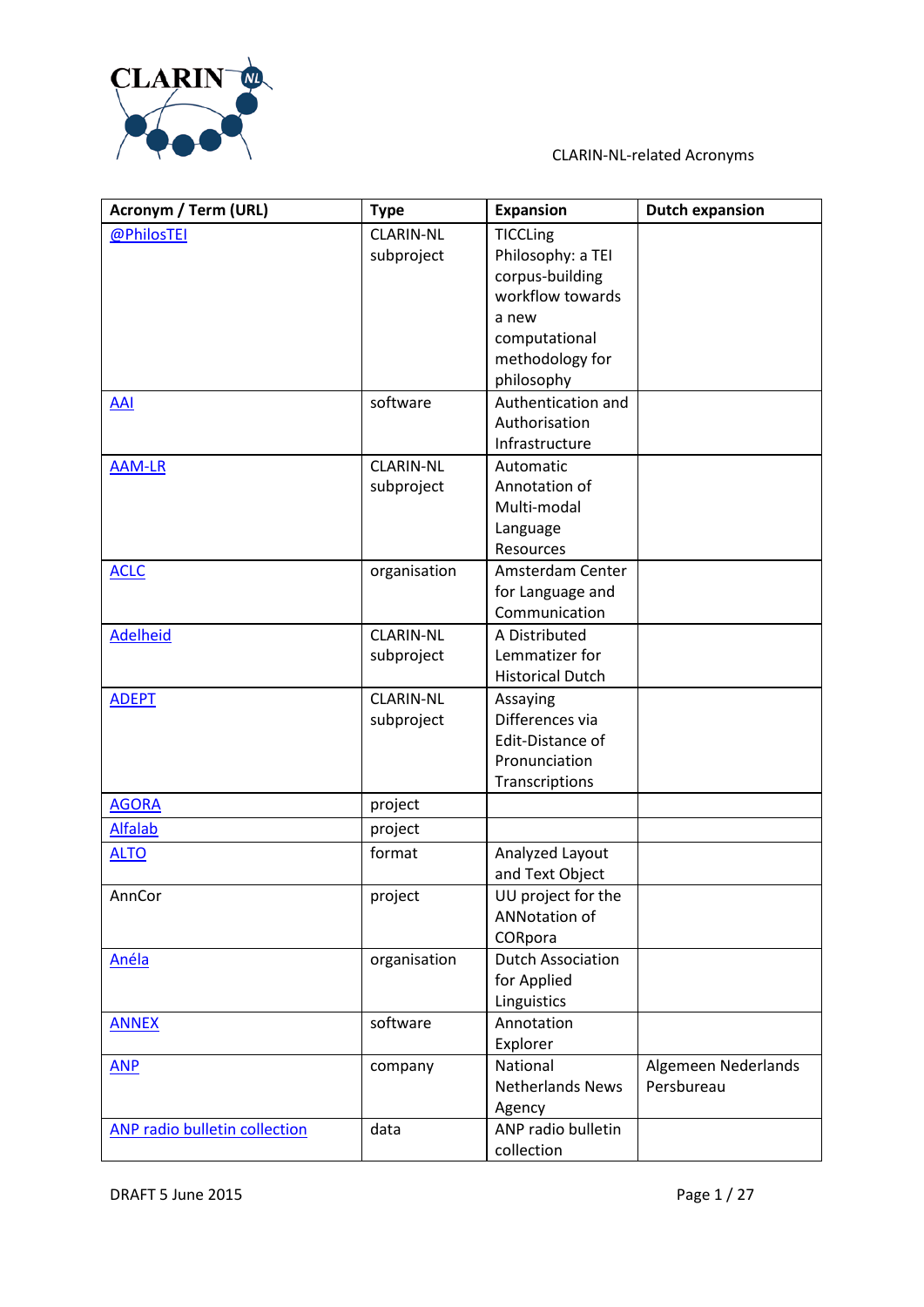

| <b>ANWB</b>              | organisation                   | Dutch automobile<br>association                                                                                                                         | Algemene Nederlandse<br>Wielrijdersbond |
|--------------------------|--------------------------------|---------------------------------------------------------------------------------------------------------------------------------------------------------|-----------------------------------------|
| <b>API</b>               | term                           | Application<br>Programmer<br>Interface                                                                                                                  |                                         |
| <b>ARBIL</b>             | software                       |                                                                                                                                                         |                                         |
| <b>Arthurian Fiction</b> | <b>CLARIN-NL</b><br>subproject | Arthurian Fiction in<br>Medieval Europe                                                                                                                 |                                         |
| <b>Asymenc</b>           | project                        | Asymmetrical<br><b>Encounters: Digital</b><br><b>Humanities</b><br>Approaches to<br><b>Reference Cultures</b><br>in Europe, 1815-<br>1992; HERA Project |                                         |
| <b>AutoSearch</b>        | <b>CLARIN-NL</b><br>subproject |                                                                                                                                                         |                                         |
| AV                       | term                           | Audio-Visual                                                                                                                                            |                                         |
| <b>AVAtech</b>           | project                        | <b>Advancing Video</b><br><b>Audio Technology</b><br>in Humanities<br>Research                                                                          |                                         |
| <b>AXES</b>              | project                        | Access to<br>AudioVisual<br>Archives                                                                                                                    |                                         |
| <b>BG</b>                | organisation                   | Netherlands<br>Institute for Sound<br>and Vision                                                                                                        | Instituut voor Beeld en<br>Geluid       |
| <b>BIGGrid</b>           | project                        | Dutch eScience<br>Grid                                                                                                                                  |                                         |
| <b>BILAND</b>            | <b>CLARIN-NL</b><br>subproject | Towards a flexible<br>and stable CLARIN-<br>supported web-<br>application for<br>bilingual historical<br>analysis of<br>discourses in news<br>media     |                                         |
| <b>BioPort</b>           | data                           | <b>Biographic Portal</b>                                                                                                                                | <b>Biografisch Portaal</b>              |
| <b>Birth of TV</b>       | project                        | <b>Birth Television</b><br>Archive                                                                                                                      |                                         |
| <b>BlackLab</b>          | software                       | Backend search<br>engine                                                                                                                                |                                         |
| <b>BLARK</b>             | term                           | <b>Basic Language</b><br>Resource Kit                                                                                                                   |                                         |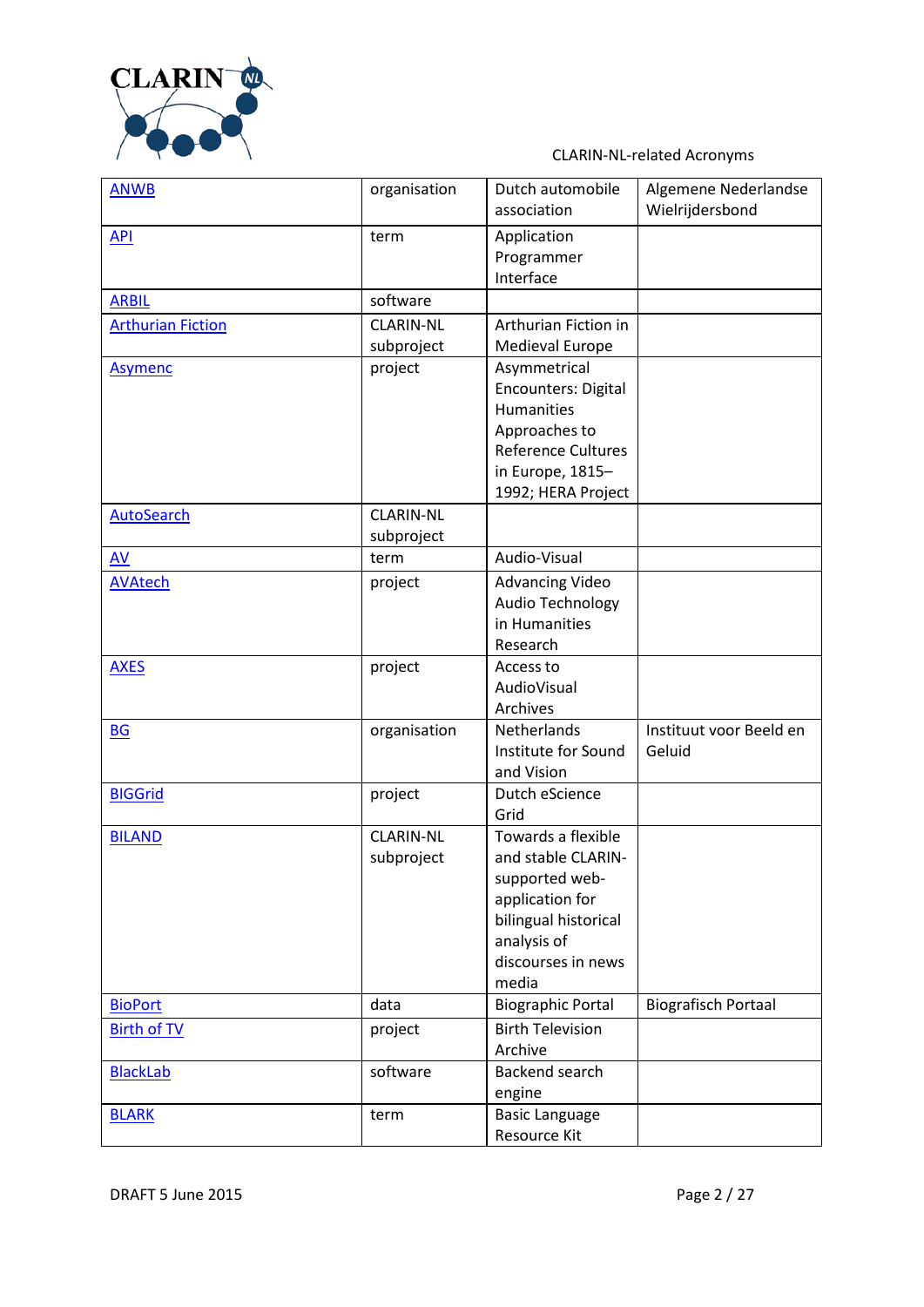

| <b>BNM-I</b>                       | software         | Linked Data on             |                  |
|------------------------------------|------------------|----------------------------|------------------|
|                                    |                  | Middle Dutch               |                  |
|                                    |                  | Sources Kept               |                  |
|                                    |                  | Worldwide                  |                  |
| <b>BRIDGE</b>                      | project          | <b>Building Rich Links</b> |                  |
|                                    |                  | to Enable                  |                  |
|                                    |                  | <b>Television History</b>  |                  |
|                                    |                  | Research                   |                  |
| <b>BSON</b>                        | software         | <b>Binary JSON</b>         |                  |
| CARE                               | <b>CLARIN-NL</b> | <b>CuRation and</b>        |                  |
|                                    | project          | integration of             |                  |
|                                    |                  | REgional                   |                  |
|                                    |                  | dictionaries               |                  |
| <b>CATCH</b>                       | project          | <b>NWO Programme</b>       |                  |
|                                    |                  | <b>Continuous Access</b>   |                  |
|                                    |                  | <b>To Cultural</b>         |                  |
|                                    |                  | Heritage                   |                  |
| <b>CATCHPlus</b>                   |                  |                            |                  |
|                                    | project          |                            |                  |
| <b>CCR</b>                         | Concept          | <b>CLARIN Concept</b>      |                  |
|                                    | registry         | Registry                   |                  |
| <b>CDH</b>                         | organisation     | Centre for Digital         |                  |
|                                    |                  | <b>Humanities</b>          |                  |
| CDI                                | term             | <b>Collaborative Data</b>  |                  |
|                                    |                  | Infrastructure             |                  |
| $C$ -DSD                           | <b>CLARIN-NL</b> | Curating the Dutch         |                  |
|                                    | subproject       | Song Database              |                  |
| <b>CELEX</b>                       | data             | Dutch Centre for           |                  |
|                                    |                  | Lexical Information        |                  |
| <b>Center for Language Studies</b> | organisation     | Centre for                 |                  |
|                                    |                  | Language Studies           |                  |
| <b>CEPR</b>                        | organisation     | Center for                 |                  |
|                                    |                  | Economic policy            |                  |
|                                    |                  | Research                   |                  |
| <b>CESSDA</b>                      | infrastructure   | Council of                 |                  |
|                                    |                  | European Social            |                  |
|                                    |                  | Science Data               |                  |
|                                    |                  | Archives                   |                  |
| <b>CGN</b>                         | data             | Spoken Dutch               | Corpus Gesproken |
|                                    |                  | Corpus                     | Nederlands       |
| <b>CHAT</b>                        | organisation     | Centre for                 |                  |
|                                    |                  | Humanities and             |                  |
|                                    |                  | Technology                 |                  |
| <b>CHILDES</b>                     | infrastructure   | Child Language             |                  |
|                                    |                  | Data Exchange              |                  |
|                                    |                  | System                     |                  |
| <b>CHIP</b>                        | project          | Project in the             |                  |
|                                    |                  | CATCH programme            |                  |
|                                    |                  |                            |                  |

**DRAFT 5 June 2015** Page 3 / 27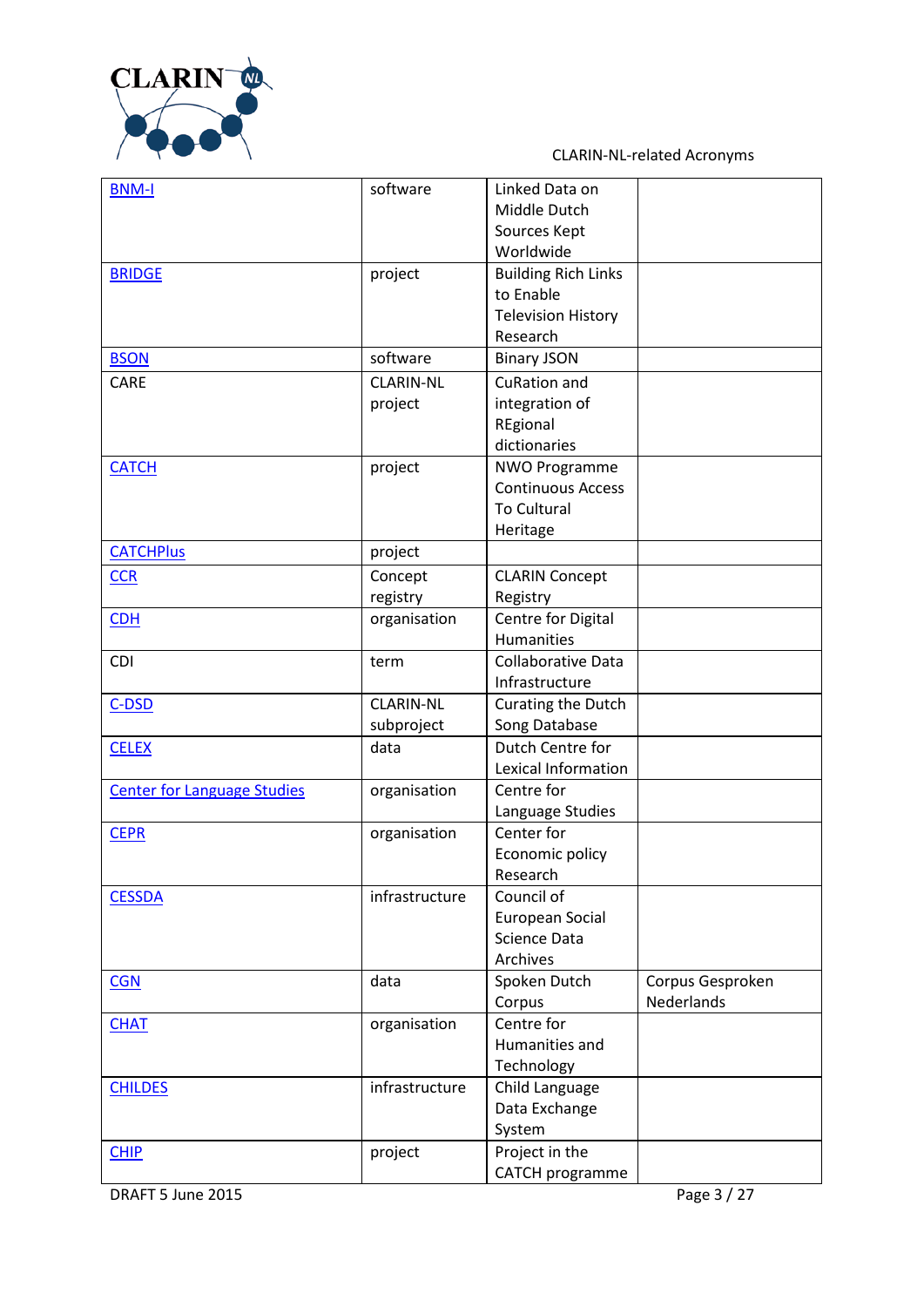

| <b>CHOICE</b>         | project          | Project in the           |                       |
|-----------------------|------------------|--------------------------|-----------------------|
|                       |                  | <b>CATCH programme</b>   |                       |
| <b>CineXPRES</b>      | project          |                          |                       |
| <b>CIO</b>            | term             | Chief Integration        |                       |
|                       |                  | Officer                  |                       |
| <b>CKCC</b>           | project          | Circulation of           | Geleerdenbrievenproje |
|                       |                  | Knowledge and            | ct                    |
|                       |                  | <b>Learned Practices</b> |                       |
|                       |                  | in the 17th-century      |                       |
|                       |                  | Dutch Republic,          |                       |
| <b>CLAM</b>           | software         | Computational            |                       |
|                       |                  | Linguistics              |                       |
|                       |                  | Application              |                       |
|                       |                  | Mediator                 |                       |
| <b>CLAPOP</b>         | <b>CLARIN-NL</b> | <b>CLARIN-NL Portal</b>  |                       |
|                       | subproject       | Project                  |                       |
| <b>CLARA</b>          | project          | Common Language          |                       |
|                       |                  | Resources and            |                       |
|                       |                  | their Applications       |                       |
| <b>CLARIAH</b>        | infrastructure   | Common Lab               |                       |
|                       |                  | Infrastructure for       |                       |
|                       |                  | the Humanities           |                       |
| <b>CLARIAH-AT</b>     | infrastructure   | <b>Austrian CLARIAH</b>  |                       |
|                       | project          | project                  |                       |
| <b>CLARIAH-CORE</b>   | Infrastructure   | Dutch main               |                       |
|                       | project          | <b>CLARIAH</b> project   |                       |
| <b>CLARIAH-SEED</b>   | infrastructure   | <b>CLARIAH Seed</b>      |                       |
|                       | project          | Capital project          |                       |
| <b>CLARIN</b>         | infrastructure   | The CLARIN               |                       |
|                       |                  | infrastructure           |                       |
| <b>CLARIN ERIC</b>    | organisation     | <b>CLARIN ERIC</b>       |                       |
| <b>CLARIN-EU</b>      | infrastructure   | The European             |                       |
|                       | project          | <b>CLARIN</b> enterprise |                       |
| <b>CLARIN-NL</b>      | infrastructure   | The Netherlands          |                       |
|                       | project          | national project for     |                       |
|                       |                  | <b>CLARIN</b>            |                       |
| <b>CLARIN PLUS</b>    | Infrastructure   |                          |                       |
|                       | project          |                          |                       |
| <b>CLARIN-PP</b>      | infrastructure   | The European             |                       |
|                       | project          | <b>CLARIN</b>            |                       |
|                       |                  | preparatory phase        |                       |
|                       |                  | project                  |                       |
| <b>CLARIN-TCC TOE</b> | Infrastructure   | <b>CLARIN Traveling</b>  |                       |
|                       | project          | <b>CLARIN Campus:</b>    |                       |
|                       |                  | Talk of Europe           |                       |
| <b>CLARIN-prep</b>    | infrastructure   | The European             |                       |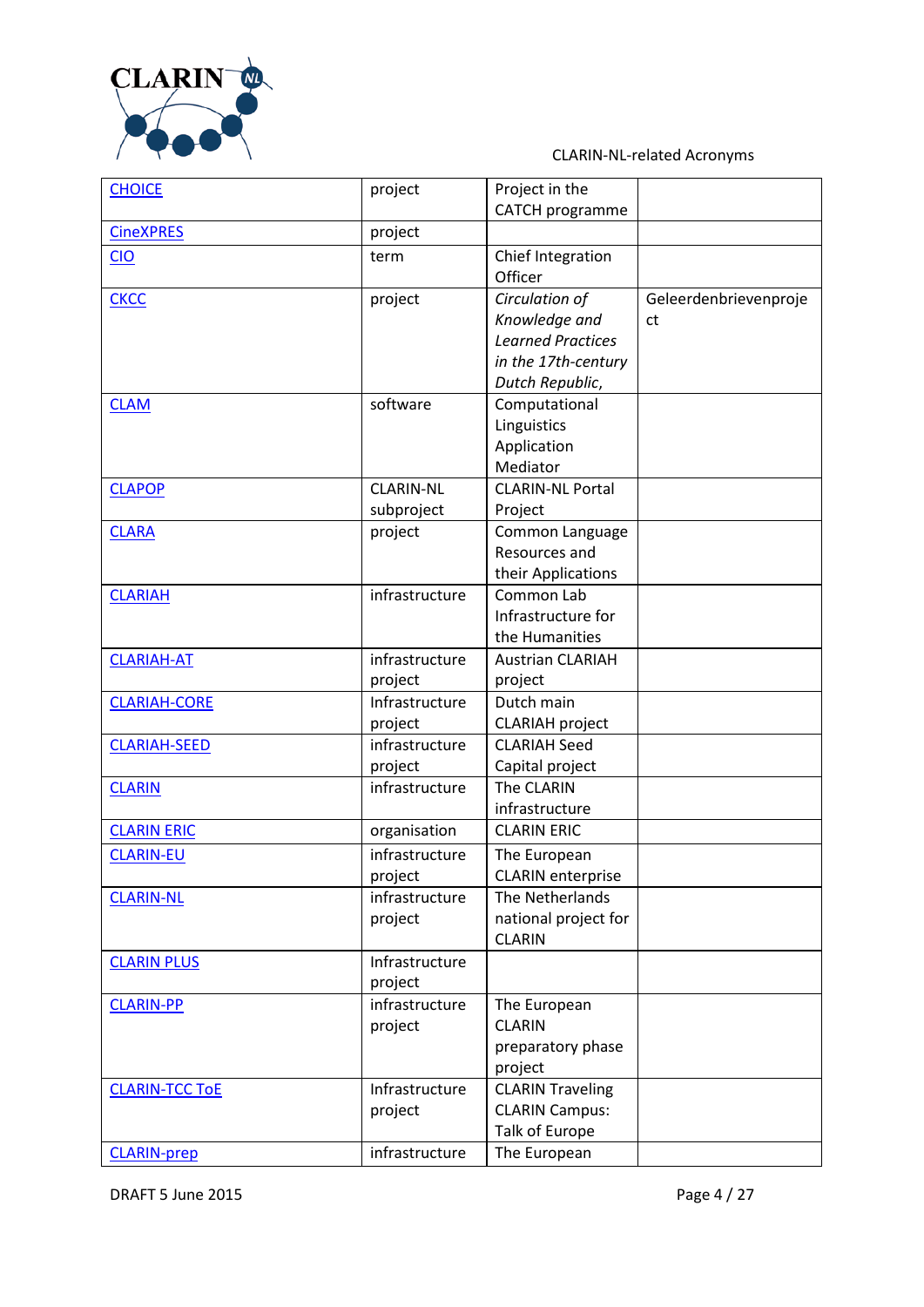

|                  | project          | <b>CLARIN</b>             |  |
|------------------|------------------|---------------------------|--|
|                  |                  | preparatory phase         |  |
|                  |                  | project                   |  |
| <b>CLARIN-VL</b> | Infrastructure   | <b>CLARIN</b> in Flanders |  |
|                  | project          |                           |  |
| <b>CLARINO</b>   | Infrastructure   | Norwegian CLARIN          |  |
|                  | project          | infrastructure            |  |
|                  |                  | project                   |  |
| <b>CLAVAS</b>    | <b>CLARIN-NL</b> | <b>CLARIN Vocabulary</b>  |  |
|                  | subproject       | Service                   |  |
| <b>CLAVAS</b>    | software         | <b>CLARIN Vocabulary</b>  |  |
|                  |                  | Service                   |  |
| <b>CLCG</b>      | organisation     | Center for                |  |
|                  |                  | Language and              |  |
|                  |                  | Cognition                 |  |
|                  |                  | Groningen                 |  |
| <b>CLICKNL</b>   | organisation     | Creativity,               |  |
|                  |                  | Learning,                 |  |
|                  |                  | Innovation, Co-           |  |
|                  |                  | creation,                 |  |
|                  |                  | Knowledge                 |  |
| <b>CLIF</b>      | organisation     | Computational             |  |
|                  |                  | Linguistics in            |  |
|                  |                  | <b>Flanders</b>           |  |
| <b>CLIN</b>      | conference       | Computational             |  |
|                  |                  | Linguistics in the        |  |
|                  |                  | Netherlands (local        |  |
|                  |                  | conference)               |  |
| Clio Infra       | infrastructure   |                           |  |
| <b>CLIO-DAP</b>  | project          |                           |  |
| <b>CLS</b>       | organisation     | Centre for                |  |
|                  |                  | Language Studies          |  |
| <b>CLST</b>      | organisation     | Centre for                |  |
|                  |                  | Language and              |  |
|                  |                  | Speech Technology         |  |
| <b>CLUE</b>      | organisation     | Research institute        |  |
|                  |                  | for the heritage          |  |
|                  |                  | and history of the        |  |
|                  |                  | Cultural Landscape        |  |
|                  |                  | and Urban                 |  |
|                  |                  | Environment               |  |
| <b>CMDI</b>      | software         | Component                 |  |
|                  |                  | MetaData                  |  |
|                  |                  | Infrastructure            |  |
| <b>CMDI2RDF</b>  | <b>CLARIN-NL</b> | Project to convert        |  |
|                  | subproject       | <b>CMDI to RDF</b>        |  |
|                  |                  | linked data               |  |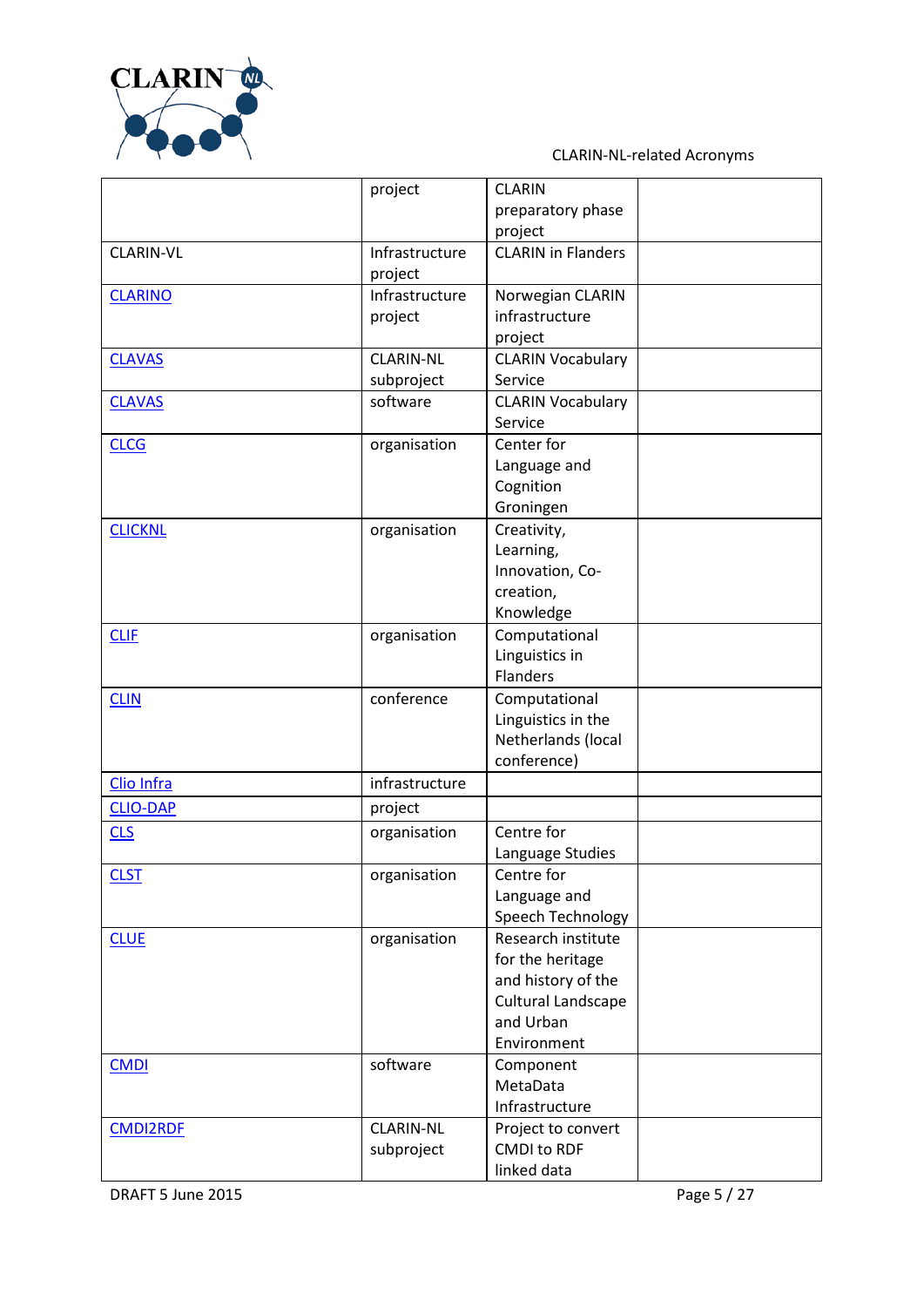

| <b>COAVA</b>              | <b>CLARIN-NL</b> | Cognition,                |                         |
|---------------------------|------------------|---------------------------|-------------------------|
|                           | subproject       | Acquisition and           |                         |
|                           |                  | <b>Variation Tool</b>     |                         |
| <b>COBWWWEB</b>           | <b>CLARIN-NL</b> | Connections               |                         |
|                           | subproject       | Between Women             |                         |
|                           |                  | and Writings              |                         |
|                           |                  | Within European           |                         |
|                           |                  | <b>Borders</b>            |                         |
| <b>COGIS</b>              | organisation     | Dutch expert              | Kennisinstituut sociale |
|                           |                  | centre on the             | en psychische gevolgen  |
|                           |                  | (psycho)social            | van oorlog, vervolging  |
|                           |                  | effects of war,           | en geweld               |
|                           |                  | persecution,              |                         |
|                           |                  | aggression and            |                         |
|                           |                  | violence                  |                         |
| ColTime                   | <b>CLARIN-NL</b> | Collaboration on          |                         |
|                           | subproject       | time-based                |                         |
|                           |                  | resources                 |                         |
| Comerda                   | software         |                           |                         |
| <b>COMMIT</b>             | project          |                           |                         |
| <b>COREX</b>              | software         | Corpus                    |                         |
|                           |                  | <b>Exploitation Tool</b>  |                         |
| Cornetto                  | data             |                           |                         |
| <b>CORNETTO-LMF-RDF</b>   | <b>CLARIN-NL</b> | <b>Curated Cornetto</b>   |                         |
|                           | subproject       | database in LMF           |                         |
|                           |                  | and RDF                   |                         |
| <b>CORNETTO II</b>        | <b>CLARIN-NL</b> | Successor of              |                         |
|                           | subproject       | CORNETTO-LMF-             |                         |
|                           |                  | <b>RDF</b>                |                         |
| CorpusSearchWeb           | <b>CLARIN-NL</b> |                           |                         |
|                           | Project and      |                           |                         |
|                           | search           |                           |                         |
|                           | application      |                           |                         |
| <b>CPG</b>                | organisation     | Centre for                | Centrum voor            |
|                           |                  | Parliamentary             | Parlementaire           |
|                           |                  | History                   | Geschiedenis            |
| CTO                       | term             | <b>Chief Technical</b>    |                         |
|                           |                  | Officer                   |                         |
| <b>Culturele Dynamiek</b> | grant            | NWO grant                 |                         |
|                           | programme        | programme:                |                         |
|                           |                  | <b>Cultural Dynamics</b>  |                         |
| D3                        | software         | Data Driven               |                         |
|                           |                  | Documents                 |                         |
| DAM-LR                    | project          | <b>Distributed Access</b> |                         |
|                           |                  | <b>Management for</b>     |                         |
|                           |                  | Language                  |                         |
|                           |                  | <b>Resources</b>          |                         |

**DRAFT 5 June 2015** Page 6 / 27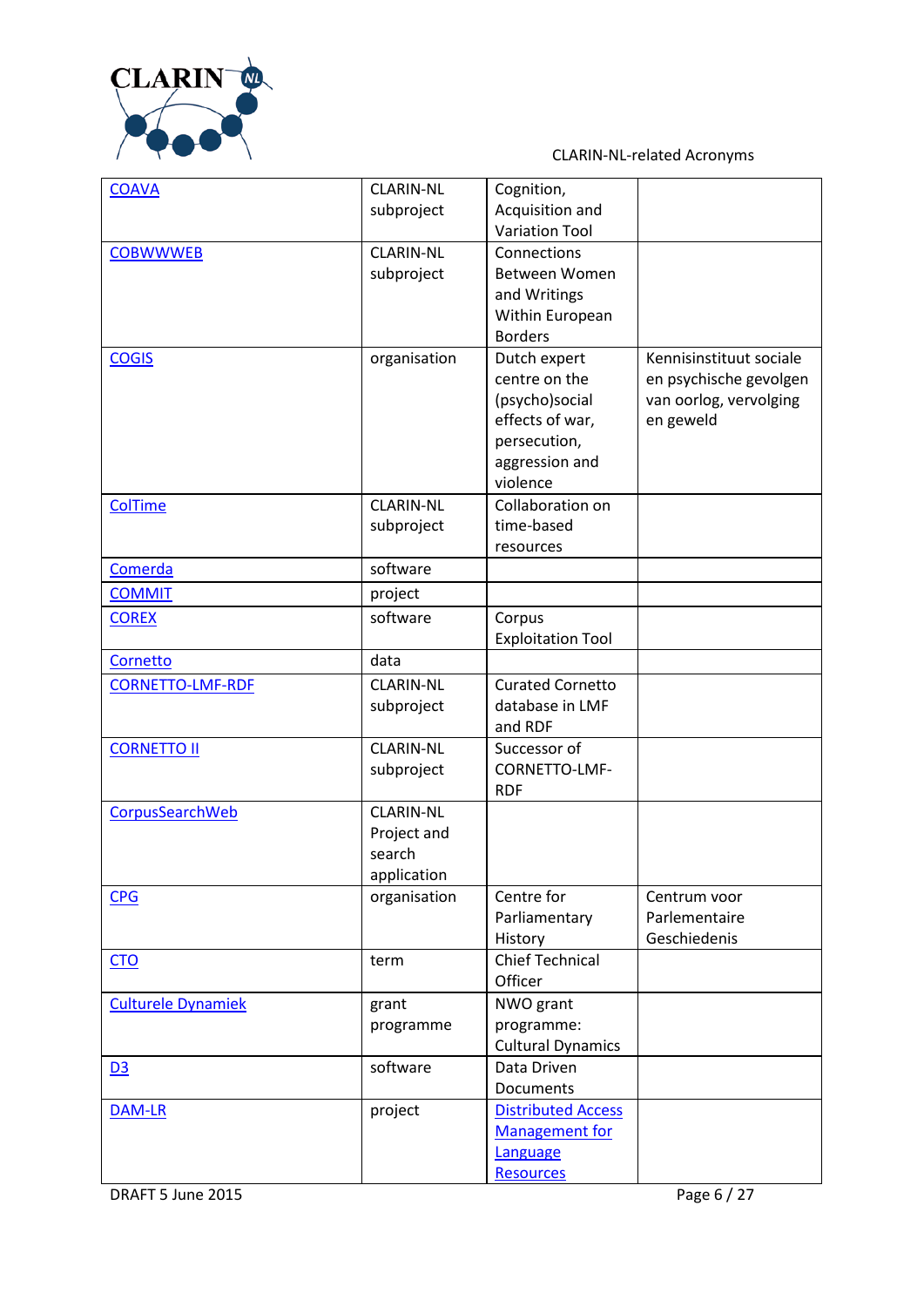

| <b>DANS</b>      | organisation     | Data Archiving and        |                        |
|------------------|------------------|---------------------------|------------------------|
|                  |                  | Networking                |                        |
|                  |                  | <b>Services</b>           |                        |
| <b>DARIAH</b>    | infrastructure   | Digital Research          |                        |
|                  |                  | Infrastructure for        |                        |
|                  |                  | the Arts and              |                        |
|                  |                  | Humanities                |                        |
| DARIAH-EU        | infrastructure   | The European              |                        |
|                  | project          | <b>DARIAH</b> enterprise  |                        |
| <b>DARIAH-NL</b> | infrastructure   | DARIAH in the             |                        |
|                  | project          | Netherlands               |                        |
| <b>DARIAH-PP</b> | infrastructure   | the DARIAH                |                        |
|                  | project          | Preparatory Phase         |                        |
|                  |                  | Project                   |                        |
| <b>DASISH</b>    | infrastructure   | Data Service              |                        |
|                  | project          | Infrastructure for        |                        |
|                  |                  | the Social Sciences       |                        |
|                  |                  | and the                   |                        |
|                  |                  | Humanities                |                        |
| <b>DBD</b>       | data             | Dutch Bilingual           |                        |
|                  |                  | Database                  |                        |
| <b>DBNL</b>      | organisation     | Digital Library for       |                        |
|                  |                  | Dutch Literature          |                        |
| D-COI            | data             |                           |                        |
| <b>DCR</b>       | data             | Data Category             |                        |
|                  |                  | Registry                  |                        |
| <b>DCS</b>       | <b>CLARIN-NL</b> | Data Curation             |                        |
|                  | subproject       | Service                   |                        |
| <b>DDS</b>       | software         | Data Deposition           |                        |
|                  |                  | Service                   |                        |
| <b>DEN</b>       | organisation     | Digital Heritage          | Kenniscentrum Digitaal |
|                  |                  | Netherlands               | Erfgoed                |
| <b>DH</b>        | term             | <b>Digital Humanities</b> |                        |
| <b>DiDDD</b>     | data             | Diversity in Dutch        |                        |
|                  |                  | DP Design                 |                        |
| <b>DiscAn</b>    | <b>CLARIN-NL</b> | Towards a                 |                        |
|                  | subproject       | <b>Discourse</b>          |                        |
|                  |                  | Annotation system         |                        |
|                  |                  | for Dutch language        |                        |
|                  |                  | corpora                   |                        |
| <b>DLU</b>       | organisation     | Dutch Language            |                        |
|                  |                  | Union                     |                        |
| <b>D-LUCEA</b>   | <b>CLARIN-NL</b> | Database of the           |                        |
|                  | subproject       | Longitudinal              |                        |
|                  |                  | <b>Utrecht Collection</b> |                        |
|                  |                  | of English Accents        |                        |
|                  |                  |                           |                        |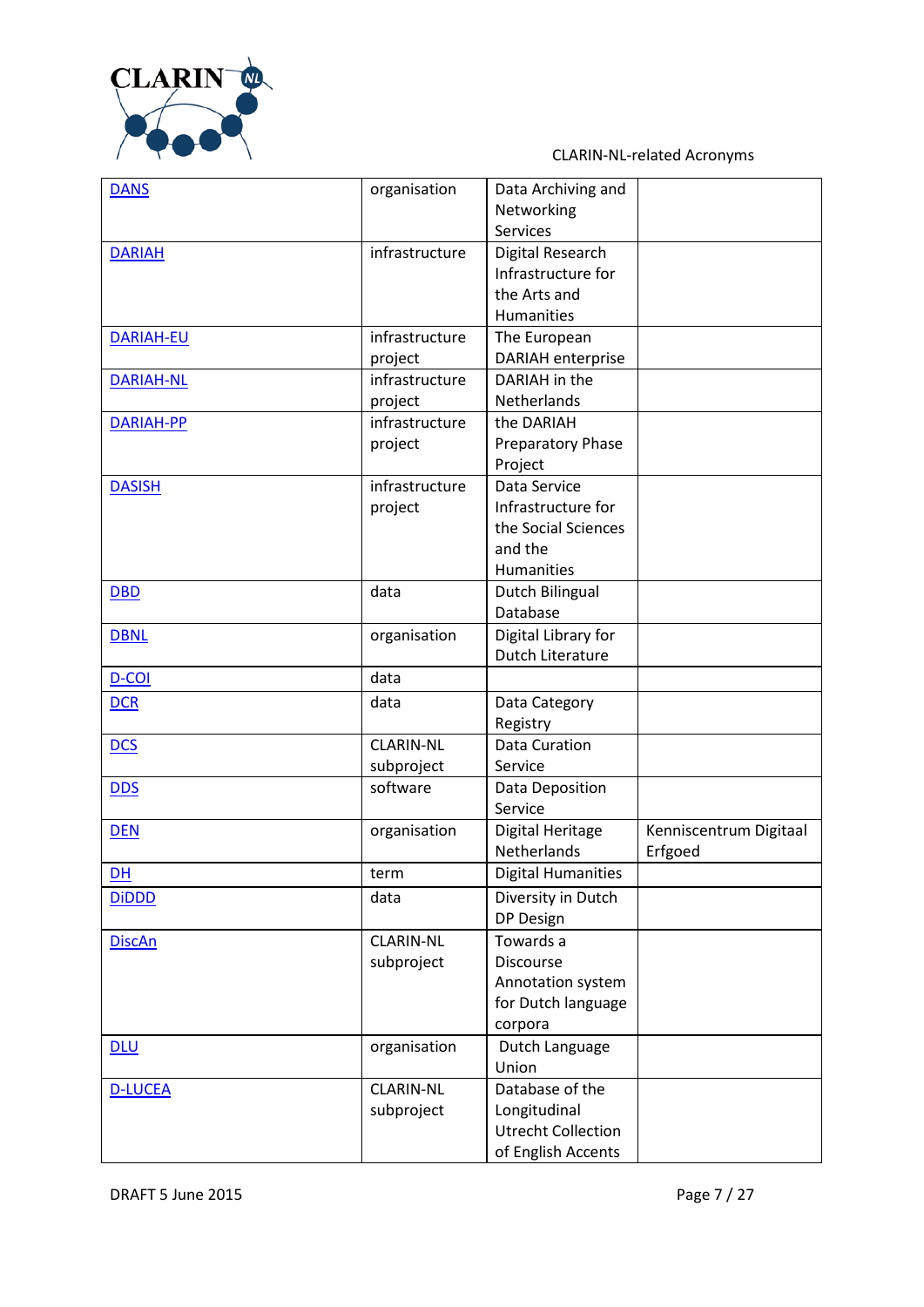

| <b>DOBES</b>              | project          | Documentation of        |                        |
|---------------------------|------------------|-------------------------|------------------------|
|                           |                  | Endangered              |                        |
|                           |                  | Languages               |                        |
| <b>DRONGO</b>             | festival         | Annual Language         |                        |
|                           |                  | festival in the         |                        |
|                           |                  | Netherlands             |                        |
| <b>DSD</b>                | data             | Dutch Song              | Liederenbank           |
|                           |                  | Database                |                        |
| <b>DOI</b>                | identifier       | Digital Object          |                        |
|                           |                  | Identifier              |                        |
| <b>DSA</b>                | Repository       | Data Seal of            |                        |
|                           | certification    | Approval                |                        |
|                           | procedure seal   |                         |                        |
| <b>D-SPIN</b>             | Infrastructure   | German Language         | Deutsche               |
|                           | project          | resources               | Sprachressourcen-      |
|                           |                  | infrastructure          | Infrastruktur          |
|                           |                  | (original German        |                        |
|                           |                  | CLARIN project,         |                        |
|                           |                  | currently CLARIN-       |                        |
|                           |                  | D)                      |                        |
| <b>DSS</b>                | <b>CLARIN-NL</b> | Dutch Ships and         |                        |
|                           | subproject       | Seamen                  |                        |
| <b>DUELME</b>             | data             | <b>Dutch Electronic</b> |                        |
|                           |                  | Lexicon of              |                        |
|                           |                  | Multiword               |                        |
|                           |                  | Expressions             |                        |
| <b>DUELME-LMF</b>         | <b>CLARIN-NL</b> | Converting              |                        |
|                           | subproject       | <b>DUELME</b> into LMF  |                        |
|                           |                  | format                  |                        |
| <b>Dynamics of Memory</b> | grant            | NWO grant               |                        |
|                           | programme        | programme:              |                        |
|                           |                  | Dynamics of             |                        |
|                           |                  | Memory                  |                        |
| <b>DynaSAND</b>           | software         | Dynamic Syntactic       | Dynamische             |
|                           |                  | Atlas of the Dutch      | Syntactische Atlas van |
|                           |                  | <b>Dialects</b>         | de Nederlandse         |
|                           |                  |                         | Dialecten              |
| <b>EAGLES</b>             | project          | <b>Expert Advisory</b>  |                        |
|                           |                  | Group on                |                        |
|                           |                  | Language                |                        |
|                           |                  | Engineering             |                        |
|                           |                  | Standards               |                        |
| <b>EASY</b>               | software         | <b>DANS</b> depositing  |                        |
|                           |                  | software                |                        |
| EB                        | term             | <b>Executive Board</b>  |                        |
| e-BNM                     | data             | Bibliotheca             |                        |
|                           |                  | Neerlandica             |                        |
|                           |                  |                         |                        |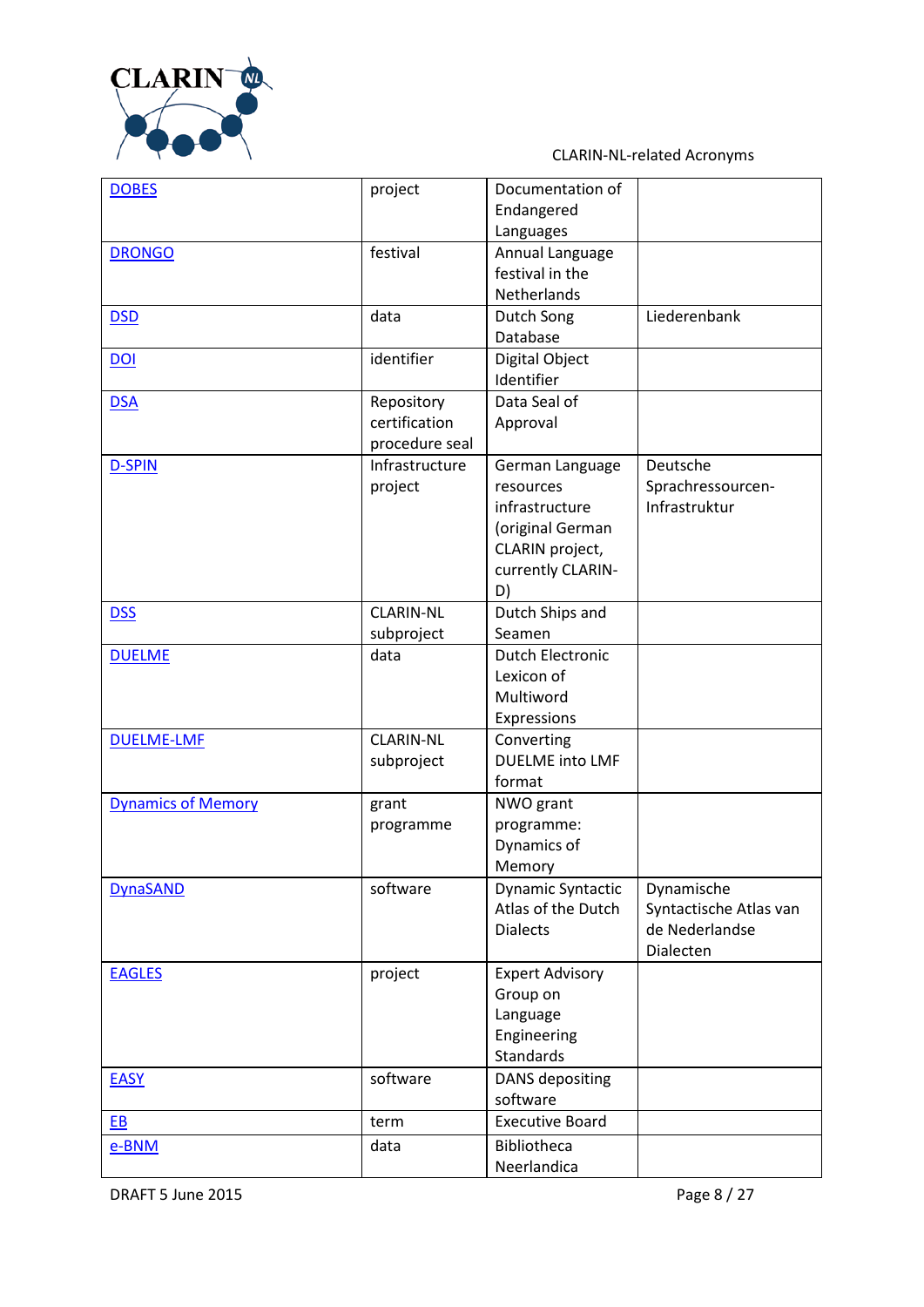

|                   |                  | Manuscripta              |  |
|-------------------|------------------|--------------------------|--|
|                   |                  | database                 |  |
| $e$ BNM+          | <b>CLARIN-NL</b> | Linked Data on           |  |
|                   | subproject       | Middle Dutch             |  |
|                   |                  | Sources Kept             |  |
|                   |                  | Worldwide                |  |
| EC                | organisation     | European                 |  |
|                   |                  | Commission               |  |
| <b>EDBO</b>       | data             | Early Dutch Books        |  |
|                   |                  | Online                   |  |
| <b>EDBO</b>       | data             | Early Dutch Books        |  |
|                   |                  | Online                   |  |
| $e$ Hg            | organisation     | eHumanities              |  |
|                   |                  | Group                    |  |
| <b>EHPS-Net</b>   | network          | European                 |  |
|                   |                  | Historical               |  |
|                   |                  | Population               |  |
|                   |                  | Samples Network          |  |
| <b>EHRI</b>       | infrastructure   | European                 |  |
|                   | project          | Holocaust                |  |
|                   |                  | Research                 |  |
|                   |                  | Infrastructure           |  |
| eHumanities Group | organisation     | <b>KNAW</b>              |  |
|                   |                  | eHumanities              |  |
|                   |                  | Group                    |  |
| <b>EIP</b>        | instrument       | European                 |  |
|                   |                  | Innovation               |  |
|                   |                  | Partnerships             |  |
| <b>ELAN</b>       | software         | <b>EUDICO Linguistic</b> |  |
|                   |                  | Annotator                |  |
|                   |                  | (Annotation Tool)        |  |
| ElasticSearch     | software         | open source,             |  |
|                   |                  | distributed real-        |  |
|                   |                  | time search and          |  |
|                   |                  | analytics engine         |  |
|                   |                  | for the cloud            |  |
| <b>EMIT-X</b>     | <b>CLARIN-NL</b> | Early-Modern             |  |
|                   | subproject       | Image and Text           |  |
|                   |                  | eXchange                 |  |
| <b>EPIC</b>       | consortium       | European                 |  |
|                   |                  | Persistent               |  |
|                   |                  | Identifier               |  |
|                   |                  | Consortium               |  |
| ePistolarium      | software         |                          |  |
| ePub              | Data format      | Electronic               |  |
|                   |                  | Publication              |  |
| <b>ERC</b>        | organisation     | European Research        |  |
|                   |                  |                          |  |

DRAFT 5 June 2015 **Page 9 / 27**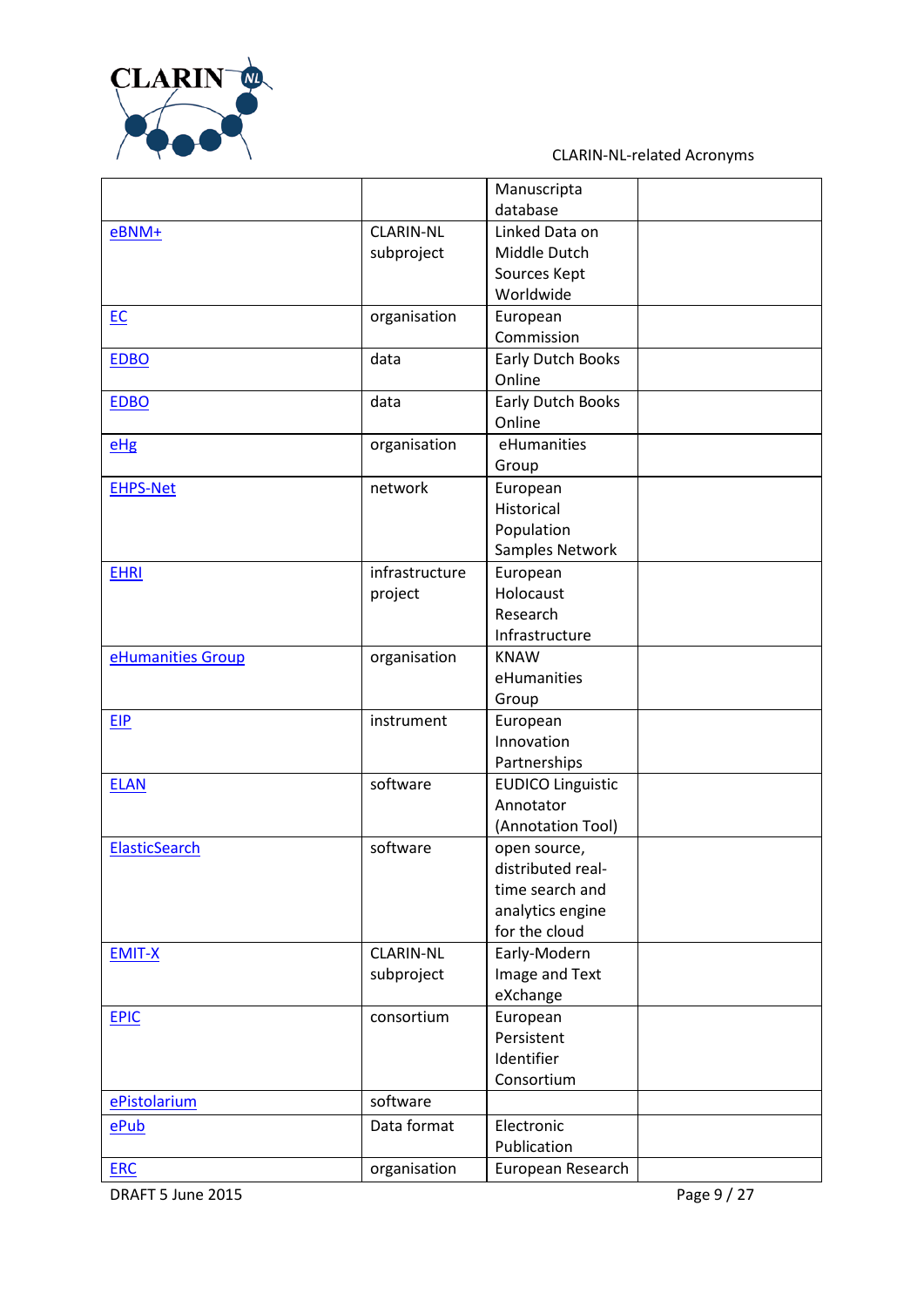

|                              |                  | Council                    |                       |
|------------------------------|------------------|----------------------------|-----------------------|
| <b>ERIC</b>                  | organisation     | European Research          |                       |
|                              |                  | Infrastructure             |                       |
|                              |                  | Consortium                 |                       |
| <b>ESF EURYI</b>             | grant            | European Science           |                       |
|                              | programme        | Foundation                 |                       |
|                              |                  | <b>European Young</b>      |                       |
|                              |                  | Investigator               |                       |
|                              |                  | Awards                     |                       |
| <b>ESFRI</b>                 | organisation     | <b>European Strategy</b>   |                       |
|                              |                  | Forum on                   |                       |
|                              |                  | Research                   |                       |
|                              |                  | Infrastructures            |                       |
| <b>EU</b>                    | organisation     | European Union             |                       |
| <b>EUDAT</b>                 | project          | European Data              |                       |
|                              |                  | Infrastructure             |                       |
| <b>EUDAT2020</b>             | project          | European Data              |                       |
|                              |                  | Infrastructure             |                       |
|                              |                  | 2020                       |                       |
| <b>EUR</b>                   | organisation     | <b>Erasmus University</b>  |                       |
|                              |                  | Rotterdam                  |                       |
| <b>European Film Gateway</b> | organisation     |                            |                       |
|                              | data             |                            |                       |
| Europeana                    |                  |                            |                       |
| Europeana-DSI                | project          | Europeana Digital          |                       |
|                              |                  | Service                    |                       |
|                              |                  | Infrastructure             |                       |
| <b>EURYI</b>                 | grant            | European Science           |                       |
|                              | programme        | Foundation                 |                       |
|                              |                  | <b>European Young</b>      |                       |
|                              |                  | Investigator               |                       |
|                              |                  | Awards                     |                       |
| <b>EUScreen</b>              | project          |                            |                       |
| eWND                         | Lexical          | Electronic word            | elektronische         |
|                              | Database         | base of the Dutch          | Woordenbank van de    |
|                              |                  | <b>Dialects</b>            | Nederlandse dialecten |
| <b>EXILSEA</b>               | <b>CLARIN-NL</b> | <b>Exploiting ISOcat's</b> |                       |
|                              | subproject       | Language Sections          |                       |
|                              |                  | in ELAN and                |                       |
|                              |                  | <b>ANNEX</b>               |                       |
| eXist                        | software         | Native XML                 |                       |
|                              |                  | database                   |                       |
| <b>EYE</b>                   | organisation     | <b>EYE Film Museum</b>     |                       |
|                              |                  | Amsterdam                  |                       |
| FA                           | organisation     | Fryske Akademy             |                       |
| <b>FAQ</b>                   | term             | <b>Frequently Asked</b>    |                       |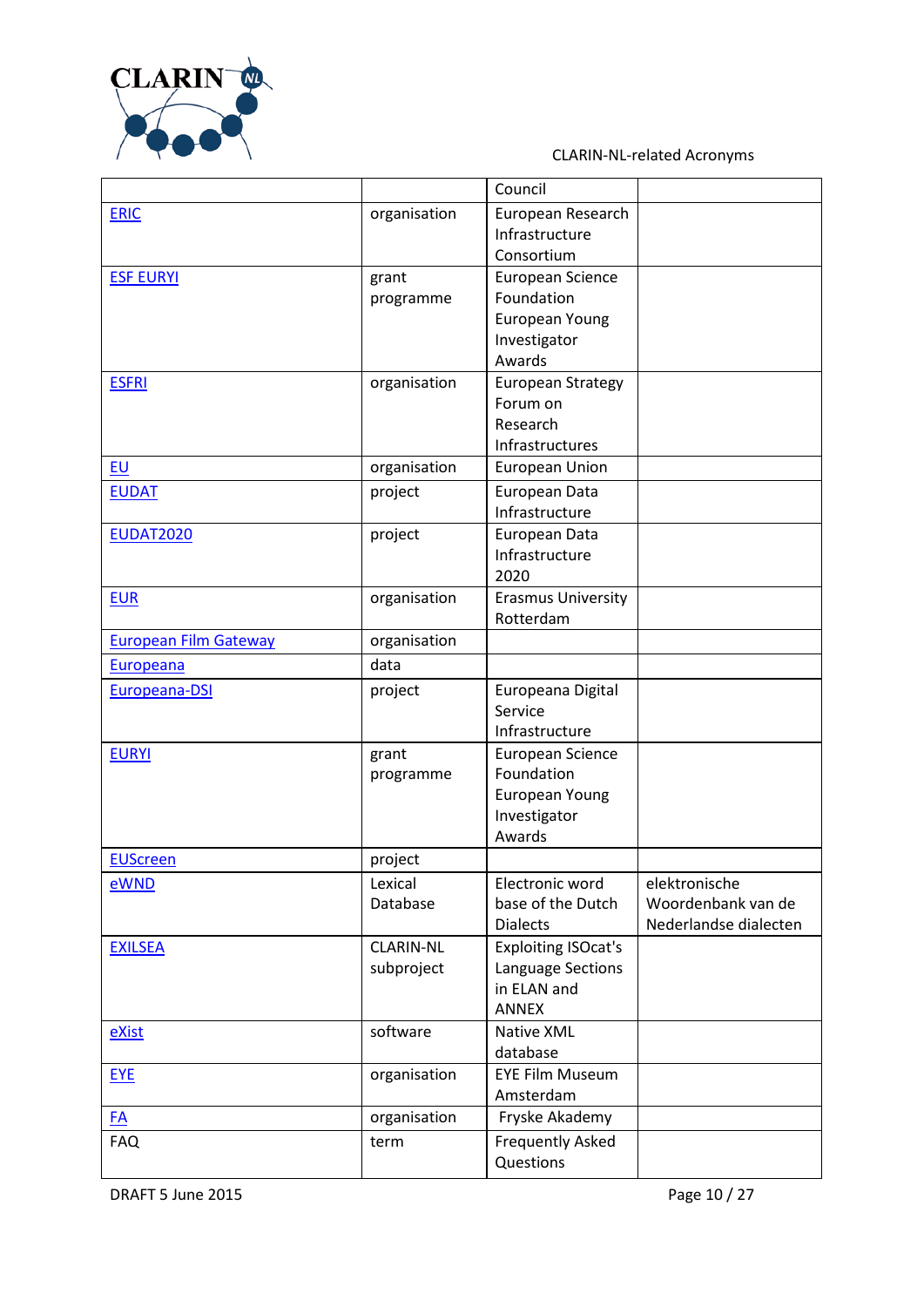

| <b>FCS</b>         | Approach to      | <b>Federated Content</b>  |  |
|--------------------|------------------|---------------------------|--|
|                    | Search           | Search                    |  |
| <b>FESLI</b>       | <b>CLARIN-NL</b> | Functional                |  |
|                    | subproject       | Elements in               |  |
|                    |                  | Specific Language         |  |
|                    |                  | Impairment                |  |
| <b>FIDLR</b>       | project          | Framework for the         |  |
|                    |                  | Interoperability of       |  |
|                    |                  | Dutch Language            |  |
|                    |                  | Resources                 |  |
| <b>FIDLR-Start</b> | project          | Project to prepare        |  |
|                    |                  | the FIDLR project         |  |
|                    |                  | proposal                  |  |
| <b>FIM</b>         | term             | <b>Federated Identity</b> |  |
|                    |                  | Management                |  |
| <b>FlareNet</b>    | project          | Fostering                 |  |
|                    |                  | Language                  |  |
|                    |                  | Resources                 |  |
|                    |                  | Network,                  |  |
|                    |                  | European Network          |  |
|                    |                  | project.                  |  |
| <b>FLAT</b>        | software         | Fedora (Language          |  |
|                    |                  | Long term)                |  |
|                    |                  | Archiving                 |  |
|                    |                  | Technology                |  |
| <b>FLAT</b>        | software         | FoLia Linguistic          |  |
|                    |                  | <b>Annotation Tool</b>    |  |
| <b>FlockDB</b>     | software         | <b>Distibuted Fault-</b>  |  |
|                    |                  | <b>Tolerant Graph</b>     |  |
|                    |                  | Database                  |  |
| <b>FOLIA</b>       | Data format      | Format for                |  |
|                    |                  | Linguistic                |  |
| FP7                |                  | Annotation<br>Framework   |  |
|                    | programme        | Programme 7               |  |
|                    |                  | (European Union)          |  |
| <b>Frontwise</b>   | company          |                           |  |
|                    |                  |                           |  |
| <b>FTE</b>         | term             | Full-Time                 |  |
|                    |                  | Equivalent                |  |
| Gabmap             | software         | Application               |  |
|                    |                  | resulting from the        |  |
|                    |                  | <b>CLARIN-NL ADEPT</b>    |  |
|                    |                  | subproject                |  |
| <b>GIA</b>         | organisation     | Groningen                 |  |
|                    |                  | Institute of              |  |
|                    |                  | Archaeology               |  |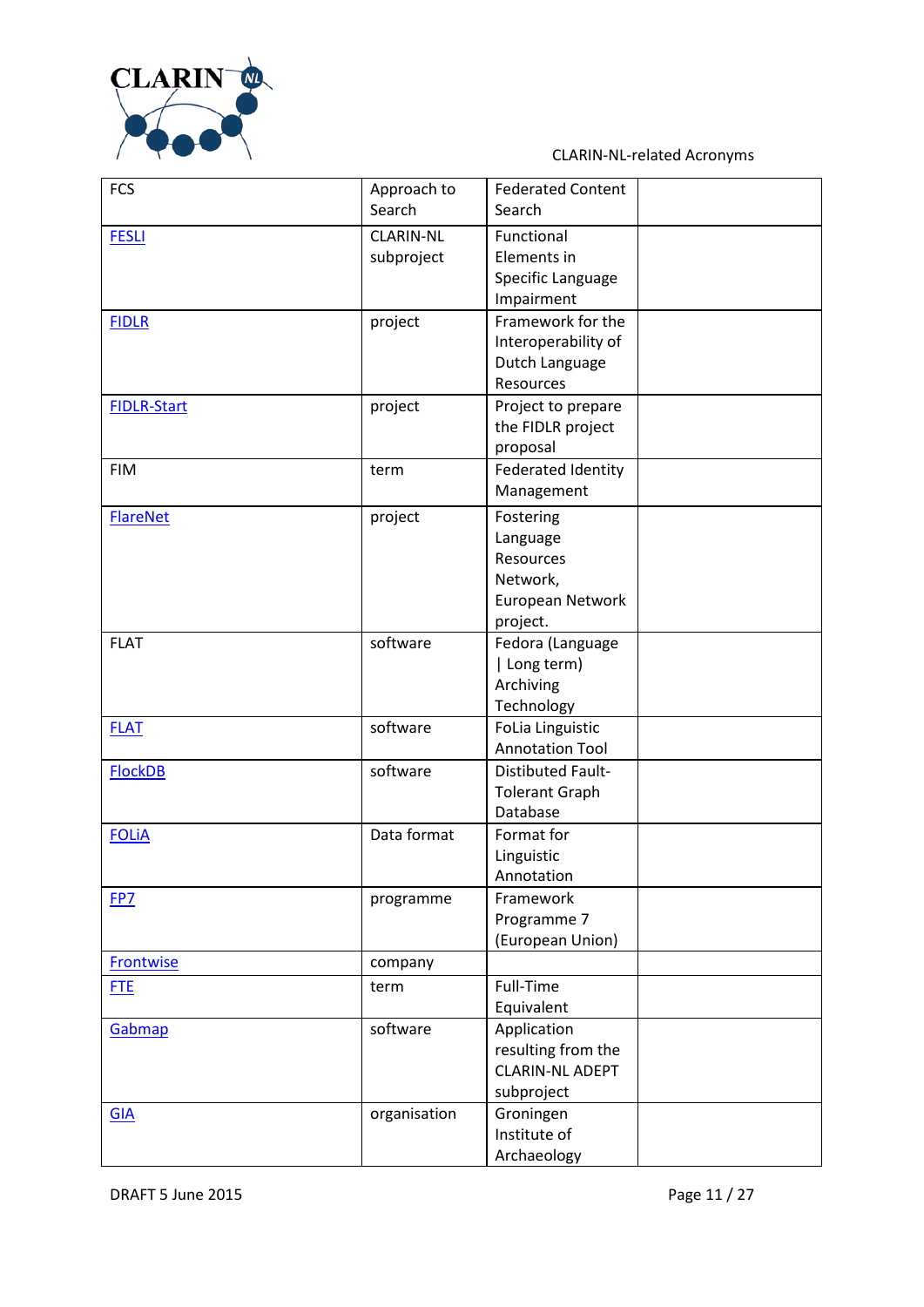

| <b>GIS</b>                  | term             | Geographic                 |                        |
|-----------------------------|------------------|----------------------------|------------------------|
|                             |                  | Information                |                        |
|                             |                  | System                     |                        |
| <b>Global labour</b>        | project          | Global                     |                        |
|                             |                  | Collaboratory on           |                        |
|                             |                  | the History of             |                        |
|                             |                  | <b>Labour Relations</b>    |                        |
|                             |                  | 1500-2000                  |                        |
| Gridline                    | company          |                            |                        |
| GrNe                        | <b>CLARIN-NL</b> | Greek-Dutch                | Grieks-Nederlands      |
|                             | subproject       | dictionary                 | woordenboek            |
| <b>GTB</b>                  | software         | Integrated                 | Geintegreerde Taalbank |
|                             |                  | Language                   |                        |
|                             |                  | Database                   |                        |
| <b>GTRP</b>                 | project          | Goeman,                    |                        |
|                             |                  | Taeldeman, van             |                        |
|                             |                  | Reenen Project             |                        |
| <b>HERA</b>                 | organisation     | Humanities in the          |                        |
|                             |                  | European Research          |                        |
|                             |                  | Area                       |                        |
| HI                          | organisation     | Huygens ING                |                        |
|                             |                  | Institute                  |                        |
| <b>HI-POD</b>               | project          | <b>Historical Patterns</b> |                        |
|                             |                  | of Development             |                        |
| <b>HLT</b>                  | term             | Human Language             |                        |
|                             |                  | Technologies               |                        |
| <b>HLT Agency</b>           | organisation     |                            | TST-centrale           |
| <b>HLZ</b>                  | project          | <b>HSN LINKS Zeeland</b>   |                        |
| <b>HSN</b>                  | infrastructure   | <b>Historical Sample</b>   |                        |
|                             |                  | of the Netherlands         |                        |
| <b>HSS</b>                  | term             | Humanities and             |                        |
|                             |                  | <b>Social Sciences</b>     |                        |
| <b>HTML</b>                 | Data format      | HyperText Mark-            |                        |
|                             |                  | up Language                |                        |
| <b>Huygens ING</b>          | organisation     | Huygens ING                |                        |
|                             |                  | Institute                  |                        |
| <b>HvA</b>                  | organisation     | Hogeschool van             |                        |
|                             |                  | Amsterdam                  |                        |
| IAP                         | term             | International              |                        |
|                             |                  | <b>Advisory Panel</b>      |                        |
| <b>IARPA SESAME Project</b> | project          | Video SEarch with          |                        |
|                             |                  | Speed and                  |                        |
|                             |                  | Accuracy for               |                        |
|                             |                  | Multimedia Events          |                        |
| <b>IBM</b>                  | company          | International              |                        |
|                             |                  | <b>Business Machines</b>   |                        |
|                             |                  |                            |                        |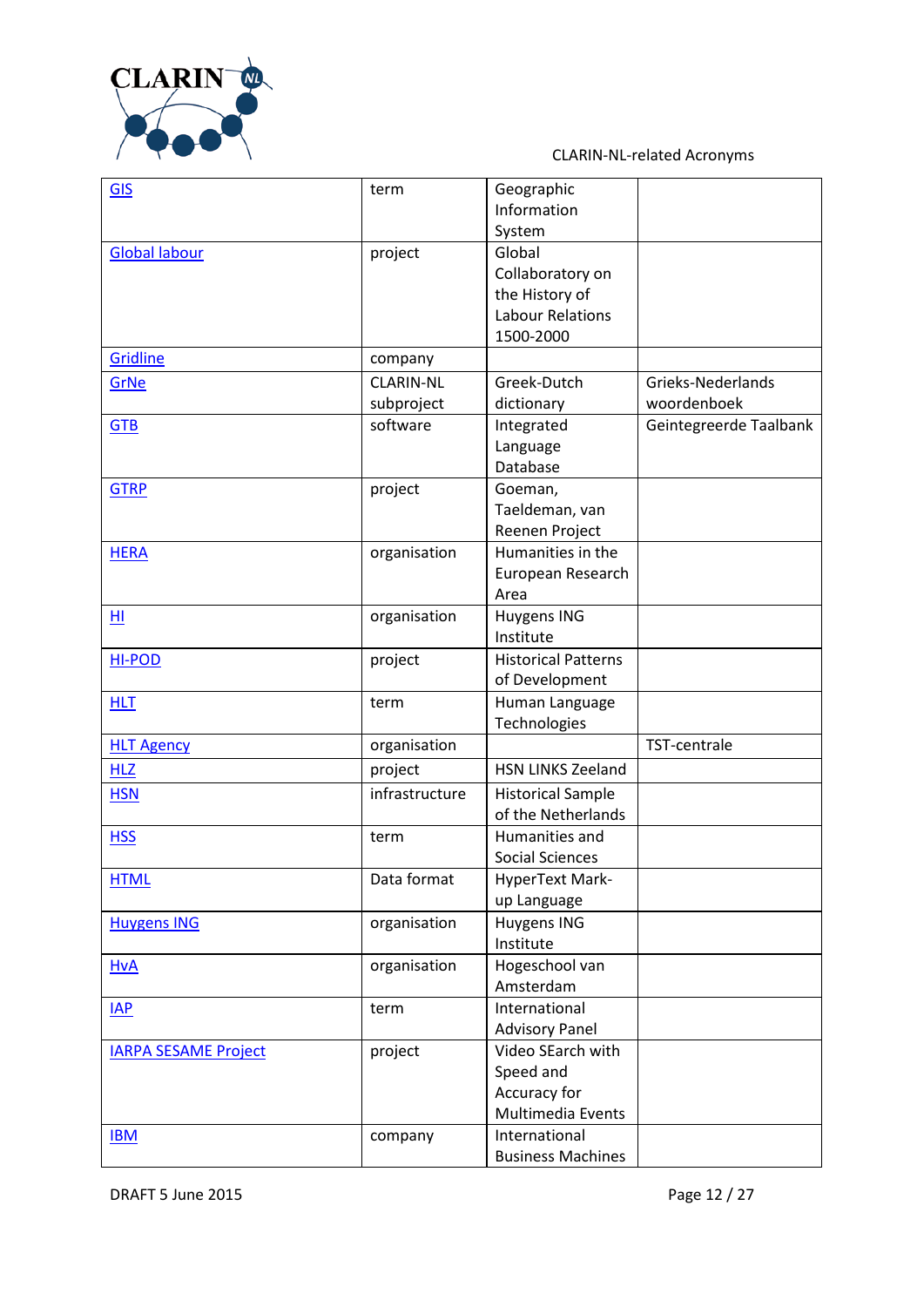

| <b>IBM NL</b>                          | company          | <b>IBM Netherlands</b>      |                            |
|----------------------------------------|------------------|-----------------------------|----------------------------|
| <b>ICON UU</b>                         | organisation     | Institute for               |                            |
|                                        |                  | <b>Cultural Inquiry</b>     |                            |
|                                        |                  | <b>Utrecht University</b>   |                            |
| <b>ICORDI</b>                          | project          |                             |                            |
| <b>ICPSR</b>                           | organisation     | Interuniversity             |                            |
|                                        |                  | Consortium for              |                            |
|                                        |                  | <b>Political and Social</b> |                            |
|                                        |                  | Research                    |                            |
| <b>ICT</b>                             | term             | Information and             |                            |
|                                        |                  | Communication               |                            |
|                                        |                  | Technology                  |                            |
| <b>ICT Roadmap for the Top Sectors</b> | roadmap          |                             |                            |
| ID                                     | term             | Identifier                  |                            |
| IdF                                    | organisation     | <b>Identity Federation</b>  |                            |
|                                        |                  |                             |                            |
|                                        |                  |                             |                            |
| <b>IIAV</b>                            | organisation     | International               | Internationaal             |
|                                        |                  | <b>Information Centre</b>   | Informatiecentrum en       |
|                                        |                  | and Archive for the         | Archief voor de            |
|                                        |                  | Women's                     | Vrouwenbeweging            |
|                                        |                  | Movement                    |                            |
| $\mathsf{II} \mathsf{P}$               | <b>CLARIN-NL</b> | Infrastructure              |                            |
|                                        | subproject       | Implementation              |                            |
|                                        |                  | Project                     |                            |
| <b>IISG</b>                            | organisation     | International               | Internationaal Instituut   |
|                                        |                  | Institute for Social        | voor Sociale               |
|                                        |                  | History                     | Geschiedenis               |
| <b>IISH</b>                            | organisation     | International               | Internationaal Instituut   |
|                                        |                  | Institute for Social        | voor Sociale               |
|                                        |                  | History                     | Geschiedenis               |
| Images for the Future                  | project          |                             | Beelden voor de            |
|                                        |                  |                             | Toekomst                   |
| <b>IMDI</b>                            | software         | <b>ISLE MetaData</b>        |                            |
|                                        |                  | Initiative                  |                            |
| <b>IMIX</b>                            | project          | NWO programme               |                            |
|                                        |                  | for Interactive             |                            |
|                                        |                  | Multimodal                  |                            |
|                                        |                  | Information                 |                            |
|                                        |                  | eXtraction                  |                            |
| <b>iMmovator</b>                       | network          | Cross media                 |                            |
|                                        |                  | Network                     |                            |
| INL                                    | organisation     | Institute for Dutch         | Instituut voor             |
|                                        |                  | Lexicology                  | Nederlandse<br>Lexicologie |
|                                        |                  |                             |                            |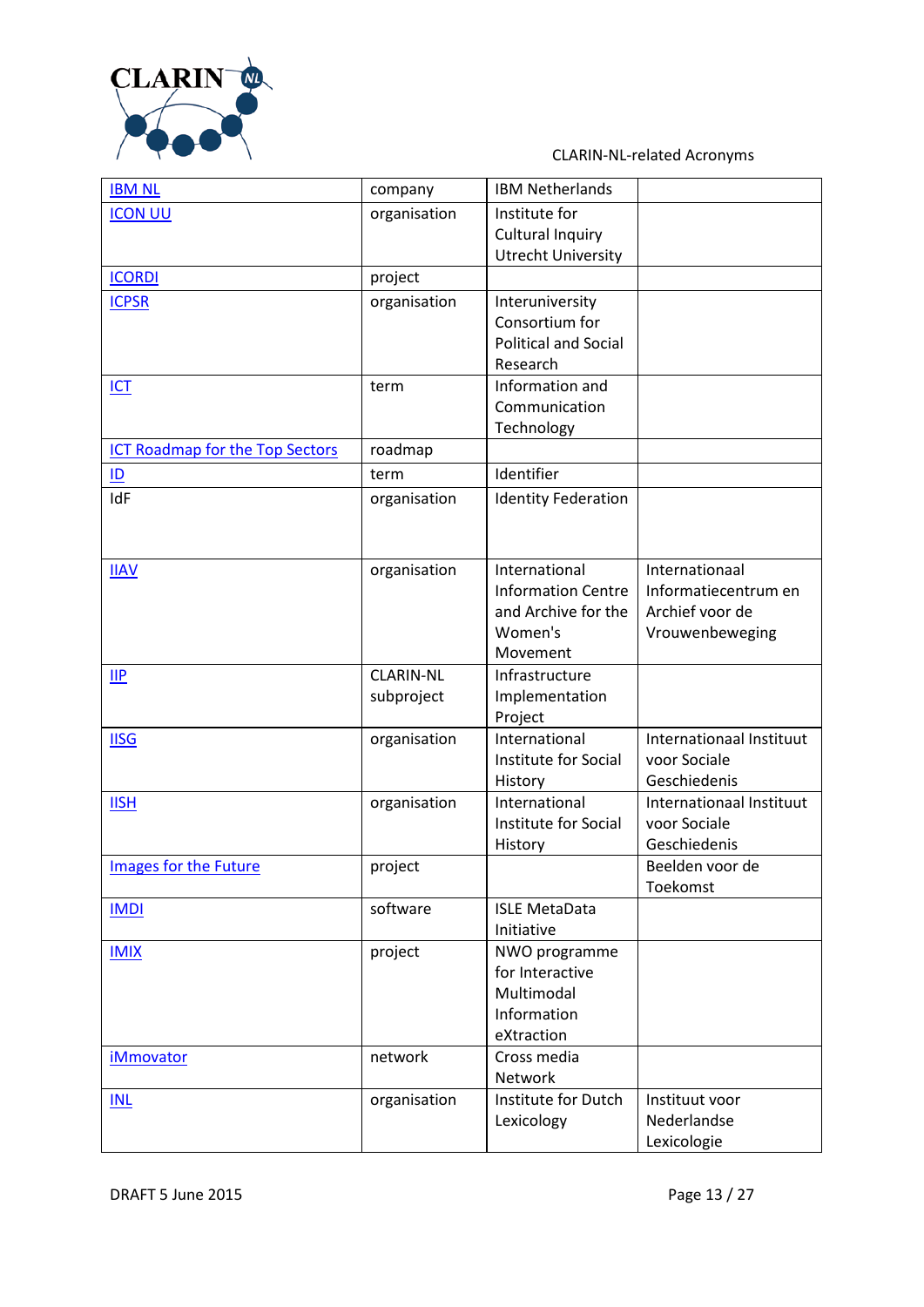

| <b>INT</b>                                 | organisation     | Institute for the        | Instituut voor de       |
|--------------------------------------------|------------------|--------------------------|-------------------------|
|                                            |                  | Dutch Language           | Nederlandse Taal        |
| <b>INPOLDER</b>                            | <b>CLARIN-NL</b> | <b>Integrated Parser</b> |                         |
|                                            | subproject       | and Lemmatizer           |                         |
|                                            |                  | Dutch in                 |                         |
|                                            |                  | Retrospect               |                         |
| <b>Institute for Historical Literature</b> | organisation     |                          |                         |
| and Cultural Studies                       |                  |                          |                         |
| <b>INTERA</b>                              | project          | Integrated               |                         |
|                                            |                  | European language        |                         |
|                                            |                  | data Repository          |                         |
|                                            |                  | Area                     |                         |
| Interop                                    | project          | <b>NSF Community-</b>    |                         |
|                                            |                  | <b>Based Data</b>        |                         |
|                                            |                  | Interoperability         |                         |
|                                            |                  | <b>Networks</b>          |                         |
|                                            |                  | Programme                |                         |
| <b>INTER-VIEWS</b>                         | <b>CLARIN-NL</b> | Curation of              |                         |
|                                            | subproject       | <b>Interview Data</b>    |                         |
| IOP                                        | programme        | Innovation-              | Innovatiegerichte       |
|                                            |                  | targeted Research        | Onderzoeksprogramma     |
|                                            |                  | Programmes               | 's                      |
| <b>IPNV</b>                                | data             | <b>Interview Project</b> | Interview Project Dutch |
|                                            |                  | Nederlandse              | Veterans                |
|                                            |                  | Veteranen                |                         |
| IPR                                        | term             | Intellectual             |                         |
|                                            |                  | <b>Property Rights</b>   |                         |
| <b>IPROSLA</b>                             | <b>CLARIN-NL</b> | Integrating and          |                         |
|                                            | subproject       | publishing               |                         |
|                                            |                  | resources on sign        |                         |
|                                            |                  | language                 |                         |
|                                            |                  | acquisition              |                         |
| <b>ISLA</b>                                | organisation     | Intelligent Systems      |                         |
|                                            |                  | Lab Amsterdam            |                         |
| <b>ISLE</b>                                | project          | International            |                         |
|                                            |                  | Standards for            |                         |
|                                            |                  | Language                 |                         |
|                                            |                  | Engineering              |                         |
| <b>ISO</b>                                 | organisation     | International            |                         |
|                                            |                  | <b>Standards</b>         |                         |
|                                            |                  | Organisation             |                         |
| <b>ISO TC37/SC4</b>                        | standard         | <b>ISO Subcommittee</b>  |                         |
|                                            |                  | focusing on              |                         |
|                                            |                  | Language Resource        |                         |
|                                            |                  | Management               |                         |
| <b>ISOcat</b>                              | data             | Project to               |                         |
|                                            |                  | implement the ISO        |                         |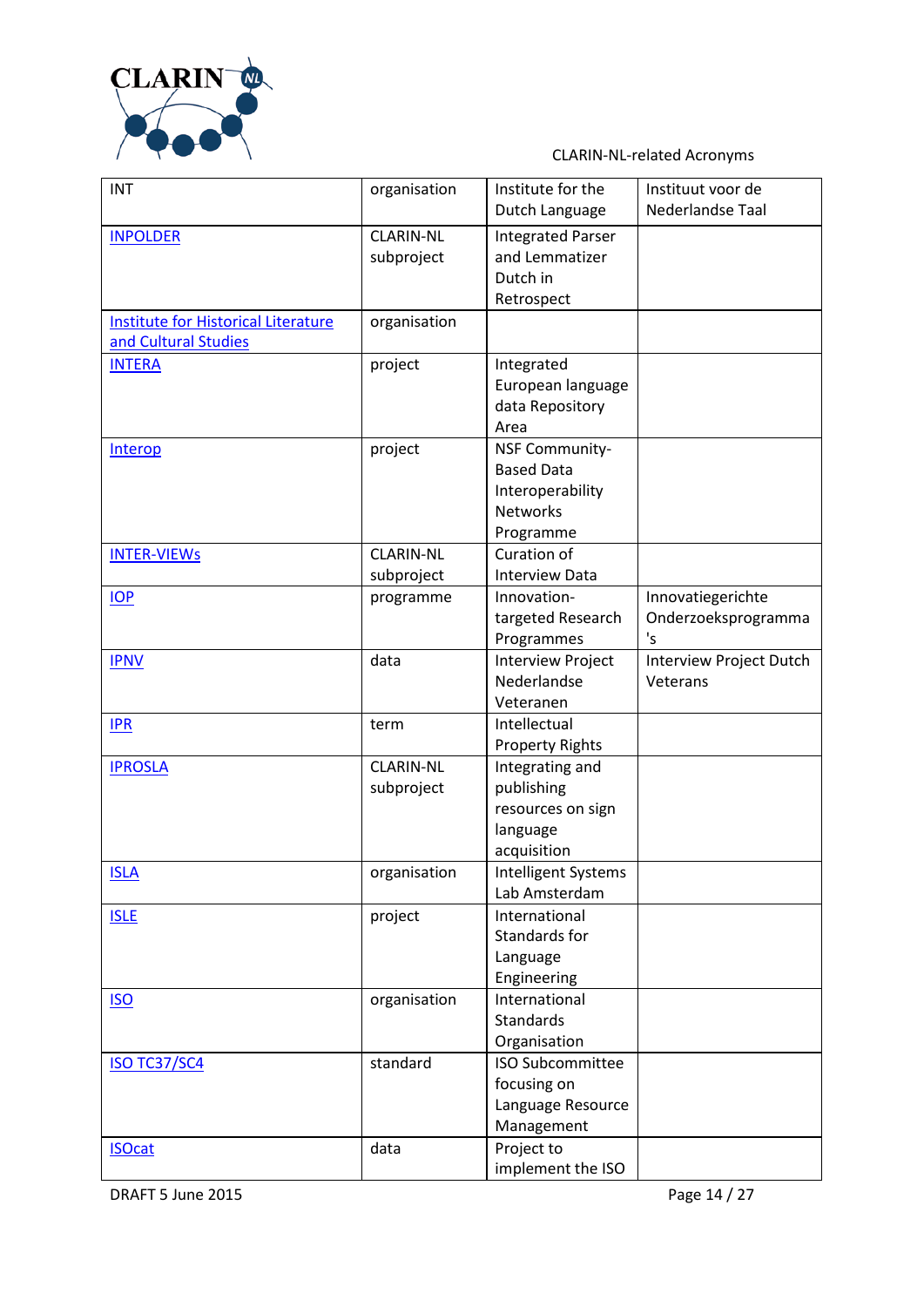

|                             |                           | <b>DCR</b> standard        |                           |
|-----------------------------|---------------------------|----------------------------|---------------------------|
| <b>ISOcat</b>               | software                  | <b>ISO Data Category</b>   |                           |
|                             |                           | Registry                   |                           |
| <b>JSON</b>                 | software                  | JavaScript Object          |                           |
|                             |                           | Notation                   |                           |
| <b>KB</b>                   | organisation              | National Library of        |                           |
|                             |                           | the Netherlands            |                           |
| <b>KB Newspaper Archive</b> | data                      | <b>National Library</b>    |                           |
|                             |                           | Newspaper                  |                           |
|                             |                           | Archive                    |                           |
| <b>KDC</b>                  | organisation              | Catholic                   | Katholiek Documentatie    |
|                             |                           | Documentation              | Centrum                   |
|                             |                           | Centre                     |                           |
| <b>KITLV</b>                | organisation              | Royal Netherlands          | Koninklijk Instituut voor |
|                             |                           | Institute of               | Taal-, Land- en           |
|                             |                           | Southeast Asian            | Volkenkunde               |
|                             |                           | and Caribbean              |                           |
|                             |                           | <b>Studies</b>             |                           |
| <b>KNAW</b>                 | organisation              | Royal Netherlands          |                           |
|                             |                           | Academy of Arts            |                           |
|                             |                           | and Sciences               |                           |
| <b>KNAW Over Grenzen</b>    | <b>KNAW</b> grant         | <b>KNAW Crossing</b>       | <b>KNAW Over Grenzen</b>  |
|                             | programme                 | <b>Boundaries</b>          |                           |
| <b>Knowledge Concepts</b>   | company                   |                            |                           |
| LAF                         | <b>ISO</b> standard       | Linguistic                 |                           |
|                             |                           | Annotation                 |                           |
|                             |                           | Framework                  |                           |
| <b>LAISEANG</b>             | <b>CLARIN-NL</b>          | Language Archive           |                           |
|                             | subproject                | of Insular South           |                           |
|                             |                           | East Asia and West         |                           |
|                             |                           | New Guinea                 |                           |
| <b>LAMUS</b>                | software                  | Language Archive           |                           |
|                             |                           | Management and             |                           |
|                             |                           | <b>Upload System</b>       |                           |
| <b>LASSY</b>                | Project,                  | Large Scale                |                           |
|                             | resulting<br>treebank and | Syntactic<br>Annotation of |                           |
|                             | annotation                | written Dutch              |                           |
|                             | format                    |                            |                           |
|                             | Method for                | <b>Linked Data</b>         |                           |
| LD                          | publishing data           |                            |                           |
|                             |                           |                            |                           |
| <b>LDE CGHD</b>             | organisation              | Leiden Delft               |                           |
|                             |                           | <b>Erasmus Center for</b>  |                           |
|                             |                           | <b>Global Heritage</b>     |                           |
|                             |                           | and Development            |                           |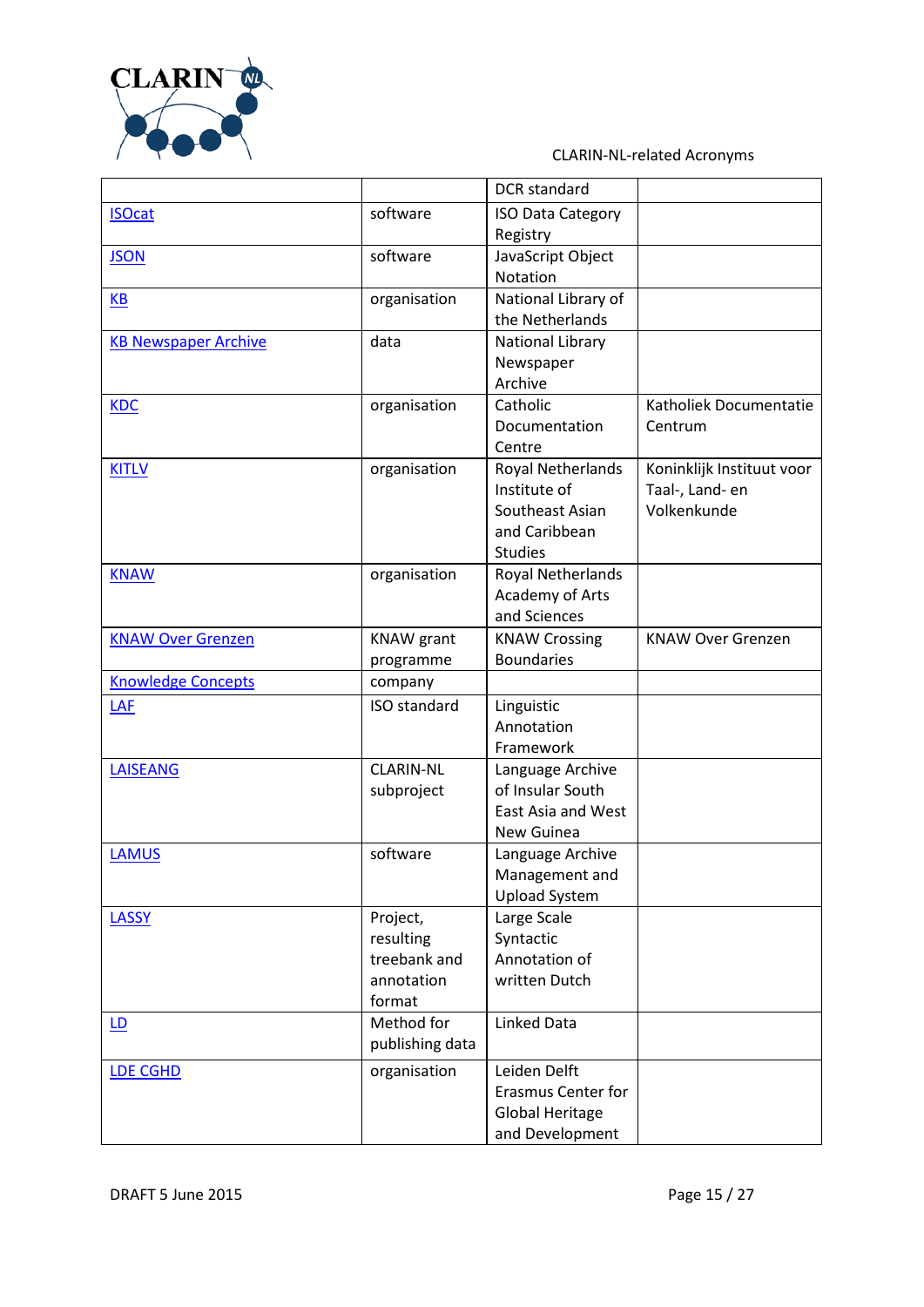

| <b>LESLLA</b>           | data           | Low Educated              |                  |
|-------------------------|----------------|---------------------------|------------------|
|                         |                | Second Language           |                  |
|                         |                | and Literacy              |                  |
|                         |                | Acquisition               |                  |
| <b>Leverhulme Trust</b> | grant          |                           |                  |
|                         | programme      |                           |                  |
| <b>LINDAT</b>           | Infrastructure | <b>Czech CLARIN</b>       |                  |
|                         | project        | infrastructure            |                  |
|                         |                | project                   |                  |
| <b>LINKS</b>            | project        |                           |                  |
| LinkTV                  | project        |                           |                  |
| <b>LIRICS</b>           | project        | Linguistic                |                  |
|                         |                | Infrastructure for        |                  |
|                         |                | Interoperable             |                  |
|                         |                | Resources and             |                  |
|                         |                | Systems                   |                  |
| <b>LMF</b>              | standard       | Lexical Markup            |                  |
|                         |                | Framework                 |                  |
| Lorentz                 | organisation   | Lorentz Center            |                  |
| <b>LOT</b>              | organisation   | Netherlands               | Landelijke       |
|                         |                | Graduate School of        | Onderzoeksschool |
|                         |                | Linguistics               | Taalkunde        |
| <b>LREC</b>             | conference     | Language                  |                  |
|                         |                | Resources and             |                  |
|                         |                | Evaluation                |                  |
|                         |                | Conference                |                  |
| <b>LRT</b>              | term           | Language                  |                  |
|                         |                | Resources and             |                  |
|                         |                |                           |                  |
|                         |                | Technologies              |                  |
| <b>LRT Inventory</b>    | inventory      | Language<br>Resources and |                  |
|                         |                |                           |                  |
|                         |                | Technology                |                  |
|                         |                | Inventory                 |                  |
| LT                      | term           | Language                  |                  |
|                         |                | Technology                |                  |
| LT-Observatory          | project        | Language                  |                  |
|                         |                | Technology                |                  |
|                         |                | Observatory               |                  |
| <b>LUCAS</b>            | organisation   | Leiden University         |                  |
|                         |                | Center for the Arts       |                  |
|                         |                | in Society                |                  |
| <b>LUCL</b>             | organisation   | Leiden University         |                  |
|                         |                | Centre for                |                  |
|                         |                | Linguistics               |                  |
| MA                      | term           | Master of Arts            |                  |
| <b>MAF</b>              | ISO standard   | Morpho-syntactic          |                  |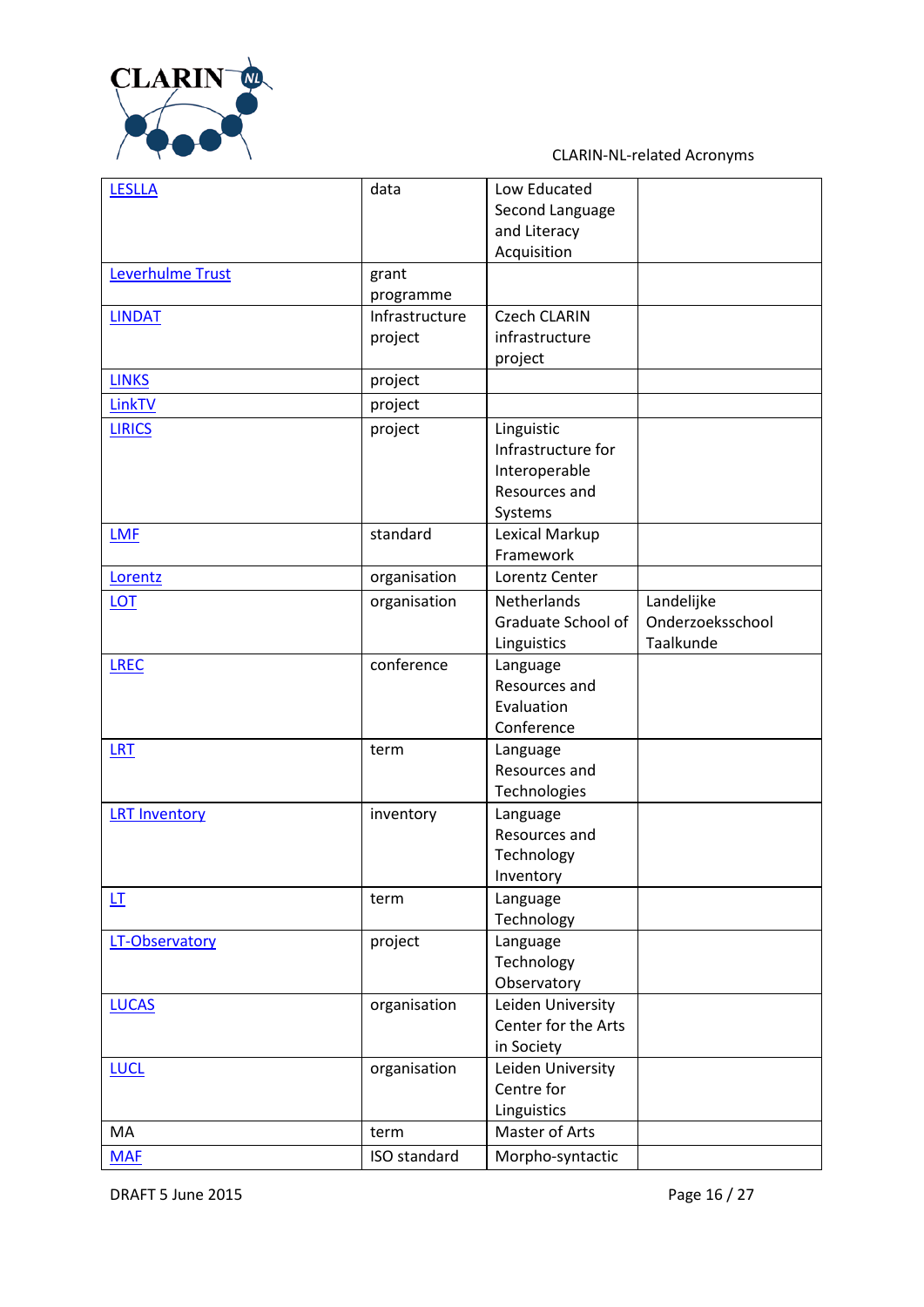

|                           |                  | Annotation                       |  |
|---------------------------|------------------|----------------------------------|--|
|                           |                  | Framework                        |  |
| <b>Maddison Project</b>   | project          |                                  |  |
| <b>MAND</b>               | data             | Morphological                    |  |
|                           |                  | Atlas of the Dutch               |  |
|                           |                  | <b>Dialects</b>                  |  |
| <b>MCC</b>                | <b>CLARIN-NL</b> | Metadata Content                 |  |
|                           | Subproject       | Coordinator                      |  |
| MD                        | <b>CLARIN-NL</b> | Metadata Project                 |  |
|                           | subproject       |                                  |  |
| MD4T                      | <b>CLARIN-NL</b> | <b>Metadata for Tools</b>        |  |
|                           | subproject       | Project                          |  |
| <b>MDF</b>                | <b>CLARIN-NL</b> | Meertens                         |  |
|                           | subproject       | <b>Deposition Facility</b>       |  |
| <b>Meertens</b>           | organisation     | <b>Meertens Institute</b>        |  |
| <b>Meertens Institute</b> | organisation     | <b>Meertens Institute</b>        |  |
| <b>Merdes</b>             | software         | <b>Media Researchers</b>         |  |
|                           |                  | Data Exploration                 |  |
|                           |                  | Suite                            |  |
| <b>META-NET</b>           | project          |                                  |  |
| <b>META-SHARE</b>         | sharing facility |                                  |  |
| <b>METS</b>               | standard         | Metadata                         |  |
|                           |                  | Encoding and                     |  |
|                           |                  | Transmission                     |  |
|                           |                  | Standard                         |  |
| MI                        | organisation     | <b>Meertens Institute</b>        |  |
| <b>MIGMAP</b>             | <b>CLARIN-NL</b> | Interactive                      |  |
|                           | subproject       | migration maps for               |  |
|                           | <b>CLARIN-NL</b> | the 20th century                 |  |
| <b>MIMORE</b>             | subproject       | Microcomparative<br>Morphosyntax |  |
|                           |                  | Research Tool                    |  |
| <b>Mindisc</b>            | <b>CLARIN-NL</b> | Minimal Set for                  |  |
|                           | subproject       | <b>Discourse</b>                 |  |
|                           |                  | Annotation                       |  |
| <b>MPG</b>                | organisation     | Max-Planck-                      |  |
|                           |                  | Gesellschaft                     |  |
| <b>MPI</b>                | organisation     | <b>Max Planck</b>                |  |
|                           |                  | Institute for                    |  |
|                           |                  | Psycholinguistics                |  |
| <b>MT</b>                 | term             | Management                       |  |
|                           |                  | Team                             |  |
| MU                        | organisation     | Maastricht                       |  |
|                           |                  | University                       |  |
| <b>Multicon</b>           | <b>CLARIN-NL</b> | Multilayer                       |  |
|                           | subproject       | Concordance                      |  |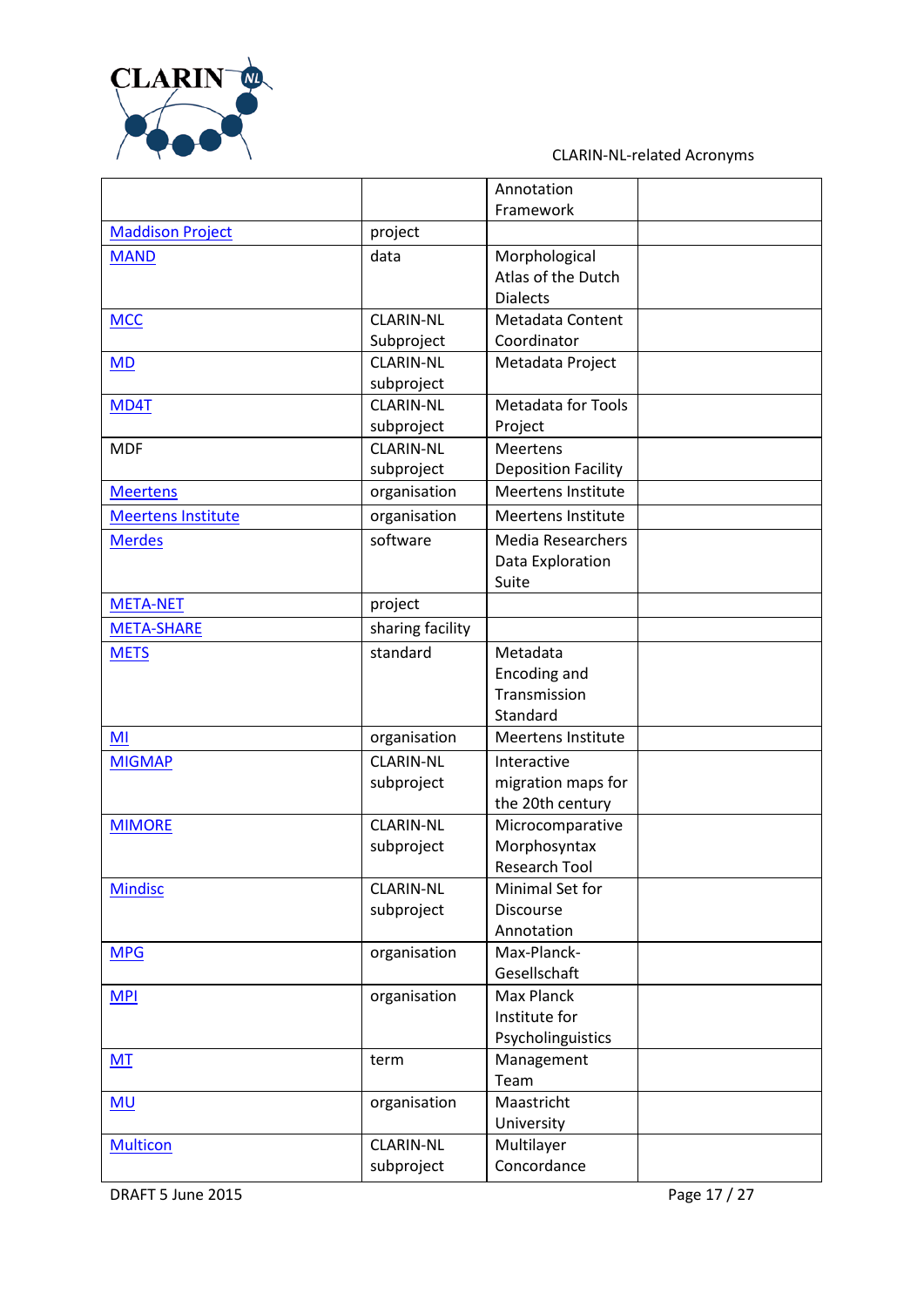

|                 |                                | <b>Functions in ELAN</b><br>and ANNEX                                                      |                                                            |
|-----------------|--------------------------------|--------------------------------------------------------------------------------------------|------------------------------------------------------------|
| <b>MuSeUM</b>   | project                        | Project in the<br>CATCH programme                                                          |                                                            |
| <b>MWE</b>      | term                           | Multiword<br>Expression                                                                    |                                                            |
| <b>NA</b>       | organisation                   | <b>National Archive</b>                                                                    | <b>Nationaal Archief</b>                                   |
| Namescape       | <b>CLARIN-NL</b><br>subproject | Mapping the<br>Landscape of<br>Names in Modern<br><b>Dutch Literature</b>                  |                                                            |
| <b>NAP</b>      | committee                      | National Advisory<br>Panel                                                                 |                                                            |
| <b>NARCIS</b>   | repository                     | Repository of<br>scientific<br>information                                                 |                                                            |
| <b>Nederlab</b> | project                        |                                                                                            |                                                            |
| <b>NeDiMAH</b>  | network                        | Network for Digital<br>Methods in the<br>Arts and<br><b>Humanities</b>                     |                                                            |
| <b>NEHOL</b>    | <b>CLARIN-NL</b><br>subproject | Negerhollands<br>Database                                                                  |                                                            |
| <b>NGT</b>      | data                           | Dutch Sign<br>Language Corpus                                                              | Corpus van de<br>Nederlandse<br>Gebarentaal                |
| <b>NIAS</b>     | organisation                   | Netherlands<br>Institute for<br>Advanced Study in<br>the Humanities<br>and Social Sciences |                                                            |
| <b>NIBG</b>     | organisation                   | Netherland<br>Institute for Sound<br>and Vision                                            | <b>Nederlands Instituut</b><br>voor Beeld en Geluid        |
| <b>NIOD</b>     | organisation                   | <b>Netherlands</b><br>Institute for War<br>Documentation                                   | <b>Nederlands Instituut</b><br>voor<br>Oorlogsdocumentatie |
| <b>NISV</b>     | organisation                   | Netherlands<br>Institute for Sound<br>and Vision                                           | Instituut voor Beeld en<br>Geluid                          |
| <b>NL</b>       | country                        | the Netherlands                                                                            |                                                            |
| <b>NLeSc</b>    | organisation                   | Netherlands<br>eScience Centre                                                             |                                                            |
| <b>NLP</b>      | term                           | Natural Language<br>Processing                                                             |                                                            |
| <b>NOD</b>      | repository                     | Dutch research                                                                             | Nederlandse                                                |

DRAFT 5 June 2015 2015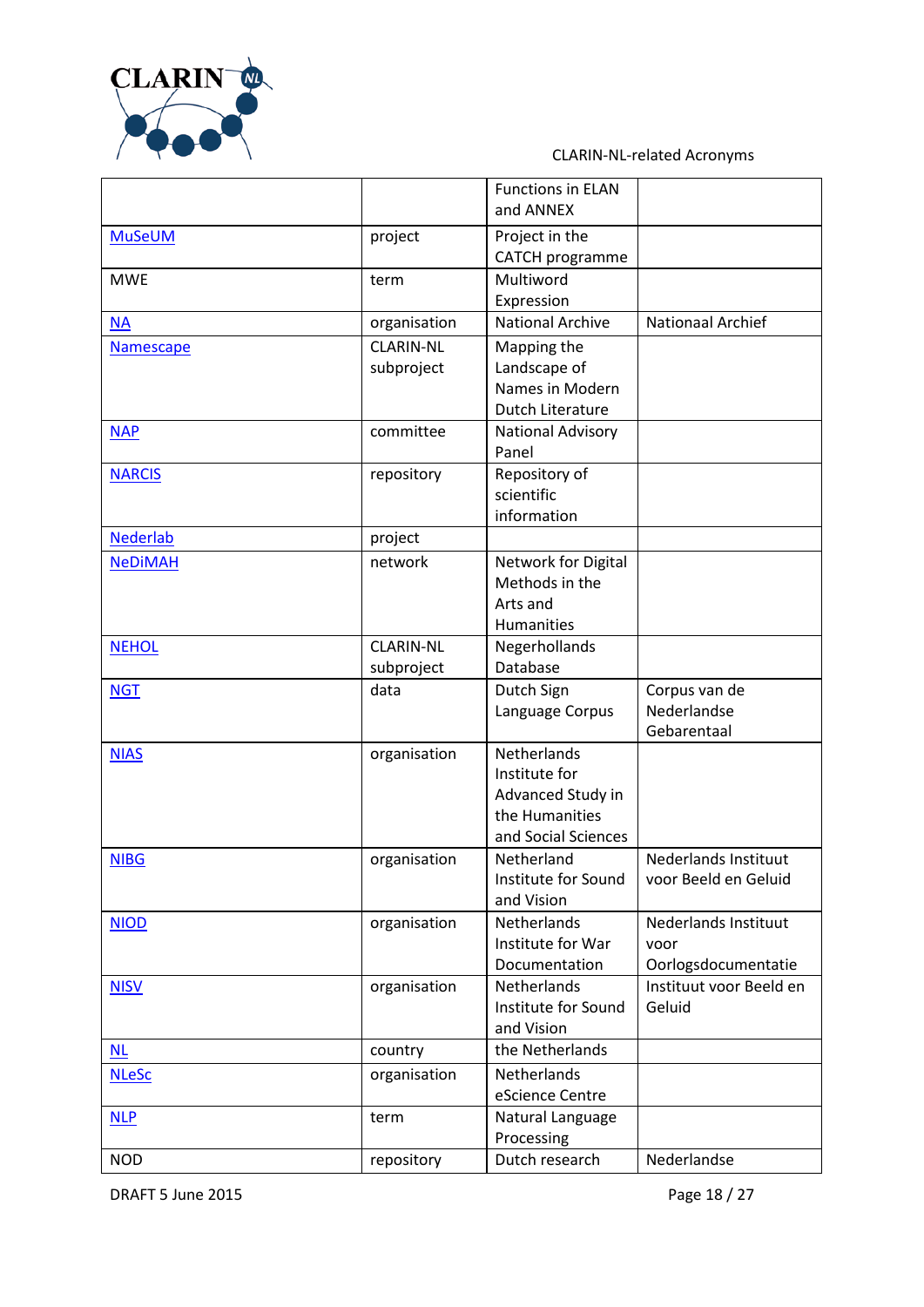

|                              |                  | database, see              | OnderzoeksDatabank     |
|------------------------------|------------------|----------------------------|------------------------|
|                              |                  | <b>NARCIS</b>              |                        |
| <b>Notas</b>                 | organisation     | <b>Dutch Organisation</b>  | Nederlandse            |
|                              |                  | for Language and           | Organisatie voor Taal- |
|                              |                  | Speech Technology          | en Spraaktechnologie   |
| <b>Noterik</b>               | company          | Noterik BV                 |                        |
| <b>NSF</b>                   | organisation     | <b>National Science</b>    |                        |
|                              |                  | Foundation                 |                        |
| <b>NWO</b>                   | organisation     | Netherlands                |                        |
|                              |                  | Organisation for           |                        |
|                              |                  | <b>Scientific Research</b> |                        |
| <b>NWO Creative Industry</b> | grant            | NWO grant                  |                        |
|                              | programme        | programme:                 |                        |
|                              |                  | Creative Industry          |                        |
| <b>NWO Open Competition</b>  | grant            | NWO grant                  | NWO Open Competitie    |
|                              | programme        | programme: Open            |                        |
|                              |                  | Competition<br><b>NWO</b>  |                        |
| NWO-Groot                    | grant            | Infrastructure             |                        |
|                              | programme        | <b>Investment Fund</b>     |                        |
| <b>OAI</b>                   | organisation     | Open Archives              |                        |
|                              |                  | Initiative                 |                        |
| <b>OAI/PMH</b>               | standard         | Protocol for               |                        |
|                              |                  | Metadata                   |                        |
|                              |                  | Harvesting                 |                        |
| OAuth <sub>2</sub>           | software         | Oauth 2.0                  |                        |
| <b>OCR</b>                   | term             | <b>Optical Character</b>   |                        |
|                              |                  | Recognition                |                        |
| <b>OCRopus</b>               | software         | <b>OCRopus</b>             |                        |
| <b>OHT</b>                   | project          | Oral History Today         |                        |
| <b>OLAC</b>                  | standard         | Open Languages             |                        |
|                              |                  | Archive                    |                        |
|                              |                  | Community                  |                        |
| <b>OpenConvert</b>           | <b>CLARIN-NL</b> |                            |                        |
|                              | subproject       |                            |                        |
| <b>OpenCGN</b>               | <b>CLARIN-NL</b> | <b>Online Personal</b>     |                        |
|                              | subproject       | <b>Exploration and</b>     |                        |
|                              |                  | Navigation of CGN          |                        |
| <b>OpenSONAR</b>             | <b>CLARIN-NL</b> | <b>Online Personal</b>     |                        |
|                              | subproject and   | <b>Exploration and</b>     |                        |
|                              | resulting        | Navigation of              |                        |
|                              | application      | SoNaR                      |                        |
| OpenSONAR-CGN                | software         | <b>Online Personal</b>     |                        |
|                              |                  | <b>Exploration and</b>     |                        |
|                              |                  | Navigation of              |                        |
|                              |                  | SoNaR and CGN              |                        |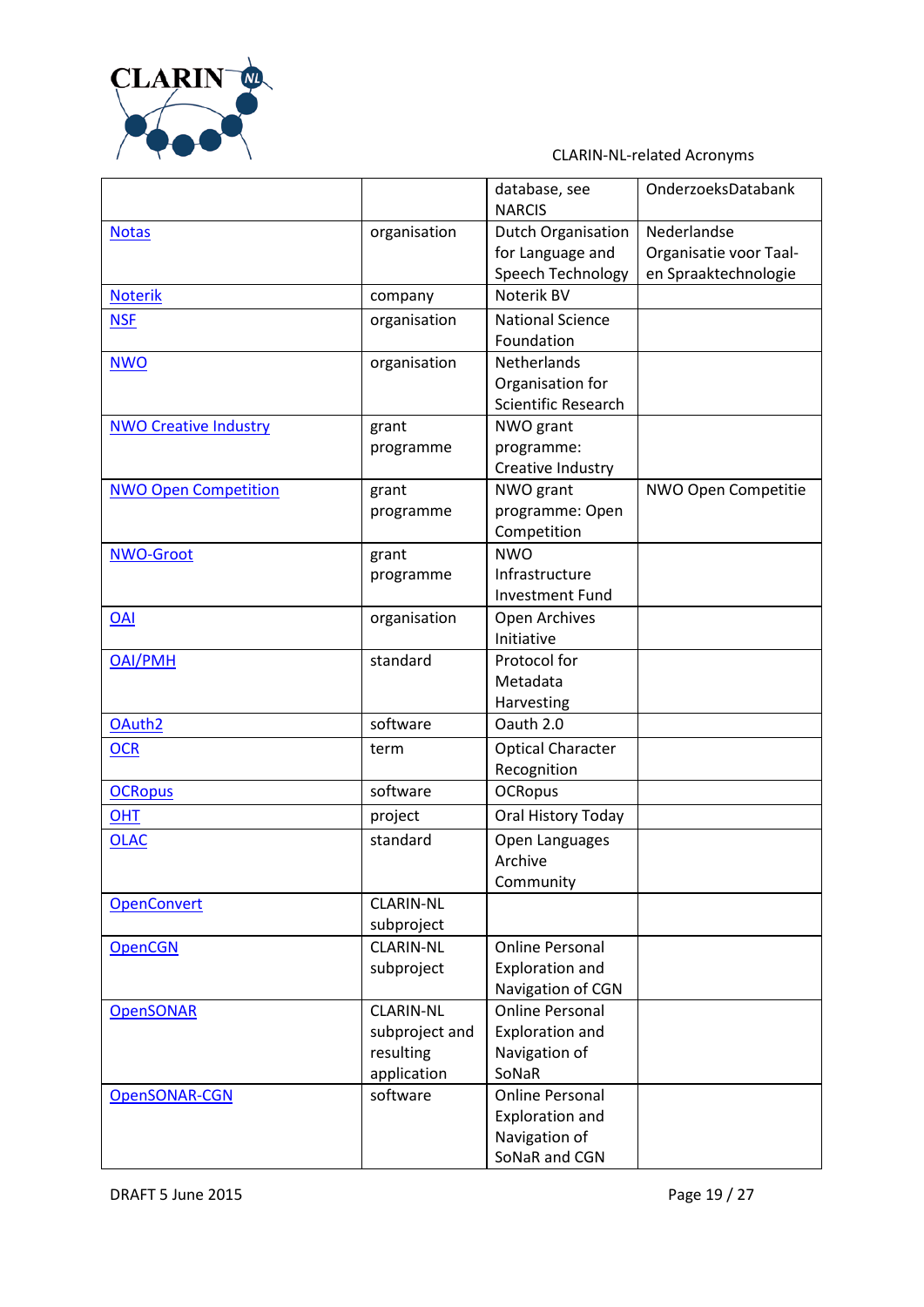

| <b>OPENSKOS</b>      | <b>CLARIN-NL</b> | To create the CCR         |  |
|----------------------|------------------|---------------------------|--|
|                      | subproject       |                           |  |
| <b>OWA</b>           | software         | Outlook Web               |  |
|                      |                  | Access                    |  |
| OWL                  | standard         | OWL Web                   |  |
|                      |                  | <b>Ontology Language</b>  |  |
| PaQu                 | <b>CLARIN-NL</b> | Parse and Query           |  |
|                      | subproject and   |                           |  |
|                      | resulting        |                           |  |
|                      | application      |                           |  |
| <b>PARSEME</b>       | project          | COST project              |  |
|                      |                  | PARSing and Multi-        |  |
|                      |                  | word Expressions          |  |
| <b>PARTHENOS</b>     | project          | Pooling Activities,       |  |
|                      |                  | Resources and             |  |
|                      |                  | <b>Tools for Heritage</b> |  |
|                      |                  | E-research                |  |
|                      |                  | Networking,               |  |
|                      |                  | Optimization and          |  |
|                      |                  | Synergies                 |  |
| <b>PICCL</b>         | software         | Philosophical             |  |
|                      |                  | Integrator of             |  |
|                      |                  | Computational and         |  |
|                      |                  | <b>Corpus Libraries</b>   |  |
| PC                   | organisation     | Programme                 |  |
|                      |                  | Committee                 |  |
| <b>PCM</b>           | company          | large publisher in        |  |
|                      |                  | the Netherlands           |  |
|                      |                  | (Perscombinatie           |  |
|                      |                  | Meulenhoff & Co)          |  |
| <b>PDF</b>           | Document         | Portable                  |  |
|                      | format           | <b>Document Format</b>    |  |
| Picturae             | company          |                           |  |
| <b>PID</b>           | term             | Persistent                |  |
|                      |                  | Identifier                |  |
| <b>PILNAR</b>        | <b>CLARIN-NL</b> | Pilgrimage                |  |
|                      | subproject       | Narratives:               |  |
|                      |                  | creating a germ           |  |
|                      |                  | corpus for studying       |  |
|                      |                  | the profile of the        |  |
|                      |                  | modern pilgrim            |  |
| <b>Pionier Grant</b> | grant            | specific type of          |  |
|                      | programme        | grant awarded by          |  |
|                      |                  | NWO in the past           |  |
| PIWIK                | software         | Web analytics             |  |
|                      |                  | software                  |  |
| <b>PMH</b>           | standard         | Protocol for              |  |

DRAFT 5 June 2015 Page 20 / 27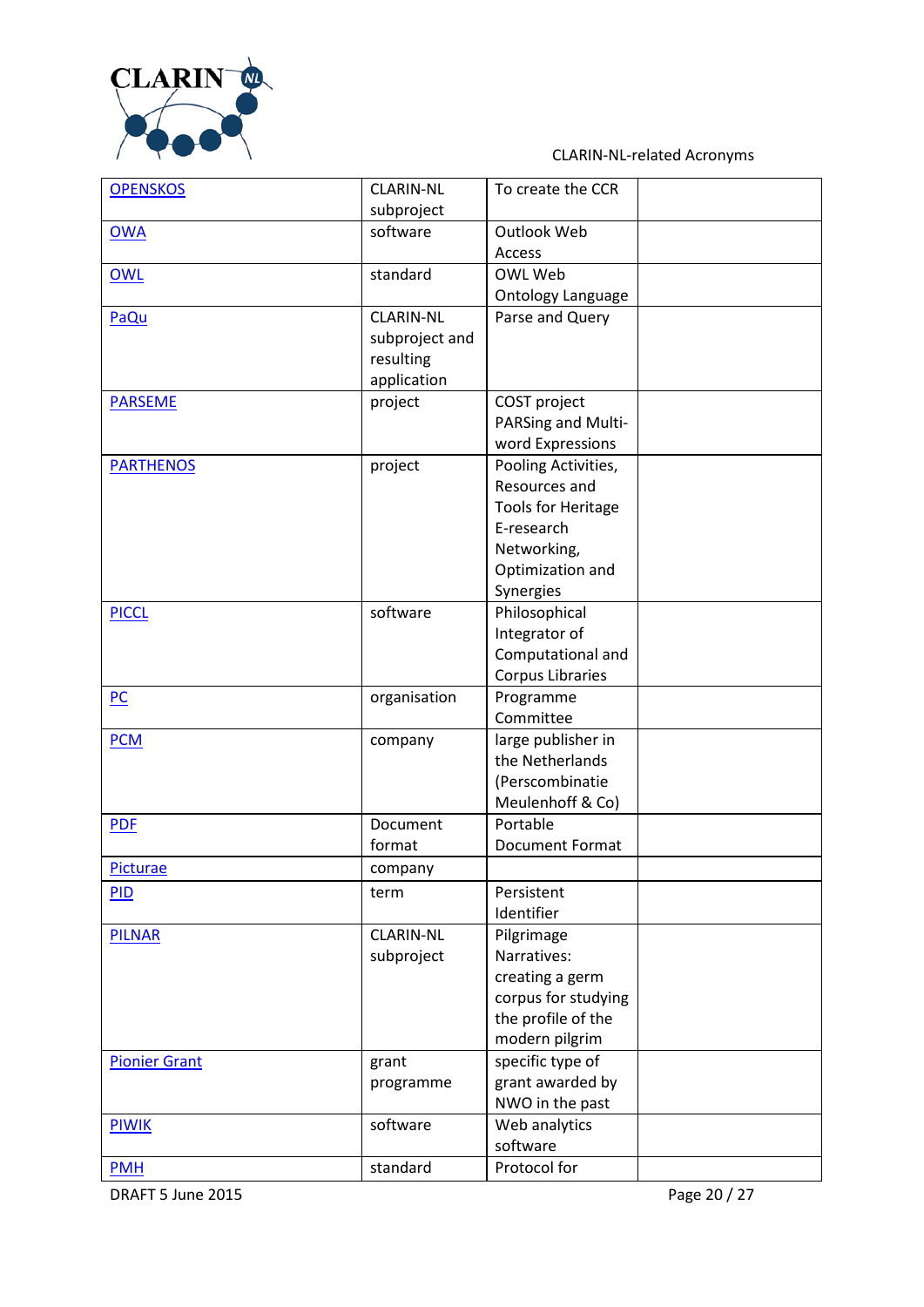

|                     |                  | Metadata                 |                      |
|---------------------|------------------|--------------------------|----------------------|
|                     |                  | Harvesting               |                      |
| Polimedia           | <b>CLARIN-NL</b> | Interlinking             |                      |
|                     | subproject       | multimedia for the       |                      |
|                     |                  | analysis of media        |                      |
|                     |                  | coverage of              |                      |
|                     |                  | political debates        |                      |
| <b>POS</b>          | term             | Part of Speech           |                      |
| Posthumus Institute | organisation     | <b>National Graduate</b> | Landelijke           |
|                     |                  | School the               | Onderzoeksschool het |
|                     |                  | Posthumus                | Posthumus Instituut  |
|                     |                  | Institute                |                      |
| <b>PR</b>           | term             | <b>Public Relations</b>  |                      |
| <b>QuaMerdes</b>    | <b>CLARIN-NL</b> | Quantitative             |                      |
|                     | subproject       | Content Analysis of      |                      |
|                     |                  | Media                    |                      |
|                     |                  | Researchers' Data        |                      |
| <b>R&amp;D</b>      | term             | Research and             |                      |
|                     |                  | Development              |                      |
| <b>RCE</b>          | organisation     | <b>Cultural Heritage</b> |                      |
|                     |                  | Agency                   |                      |
| <b>RDA</b>          | project          | Research Data            |                      |
|                     |                  | Alliance                 |                      |
| <b>RDF</b>          | standard         | Resource                 |                      |
|                     |                  | Description              |                      |
|                     |                  | Framework                |                      |
| <b>RDF/SKOS</b>     | standard         | RDF / Simple             |                      |
|                     |                  | Knowledge                |                      |
|                     |                  | Organisation             |                      |
|                     |                  | System                   |                      |
| Readspeaker         | company          |                          |                      |
| Redis               | software         | Open Source Key-         |                      |
|                     |                  | Value Store              |                      |
| <b>RELcat</b>       | software         | <b>Relation Registry</b> |                      |
| RemBench            | <b>CLARIN-NL</b> | A Digital                |                      |
|                     | subproject       | Workbench for            |                      |
|                     |                  | Rembrandt                |                      |
|                     |                  | Research                 |                      |
| <b>REST</b>         | standard         | Representational         |                      |
|                     |                  | <b>State Transfer</b>    |                      |
| <b>RKD</b>          | organisation     | Netherlands              |                      |
|                     |                  | Institute for Art        |                      |
|                     |                  | History                  |                      |
| <b>RMES</b>         | organisation     | Research School          |                      |
|                     |                  | for Media Studies        |                      |
| RU                  | organisation     | Radboud                  |                      |

DRAFT 5 June 2015 2016 2015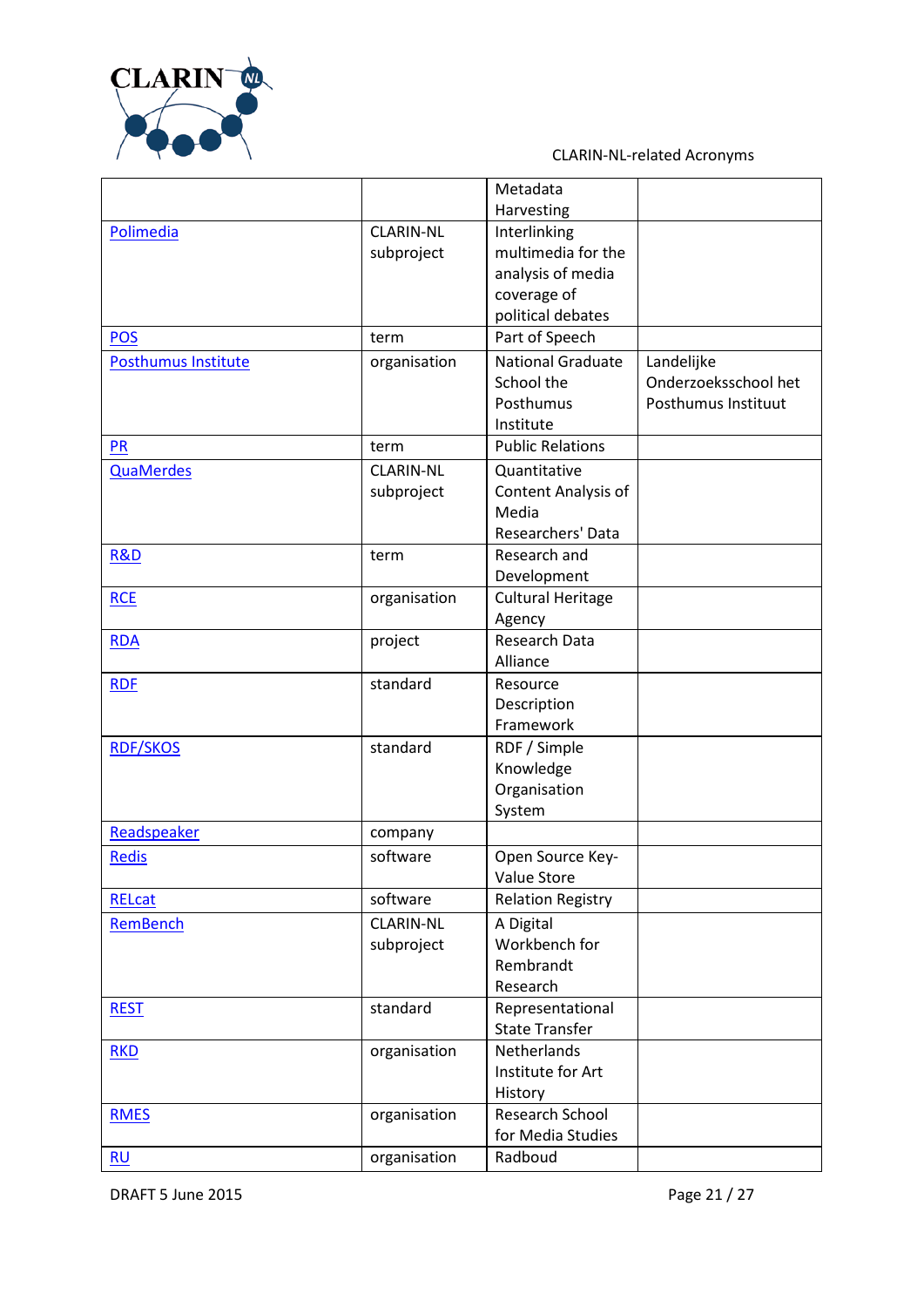

|                     |                     | University              |                        |
|---------------------|---------------------|-------------------------|------------------------|
|                     |                     | Nijmegen                |                        |
| <b>RUG</b>          | organisation        | Groningen               | Rijksuniversiteit      |
|                     |                     | University              | Groningen              |
| <b>RUN</b>          | organisation        | Radboud                 |                        |
|                     |                     | University              |                        |
|                     |                     | Nijmegen                |                        |
| <b>S&amp;D</b>      | <b>CLARIN-NL</b>    | Search & Develop        |                        |
|                     | subproject          |                         |                        |
| <b>SAMPA</b>        | standard            | Speech                  |                        |
|                     |                     | Assessment              |                        |
|                     |                     | <b>Methods Phonetic</b> |                        |
|                     |                     | Alphabet                |                        |
| <b>SAND</b>         | data                | Syntactic Atlas of      | Syntactische Atlas van |
|                     |                     | the Dutch Dialects      | de Nederlandse         |
|                     |                     |                         | Dialecten              |
| <b>SARA</b>         | organisation        | Foundation              |                        |
|                     |                     | Academic                |                        |
|                     |                     | <b>Computing Centre</b> |                        |
|                     |                     | Amsterdam               |                        |
| <b>SCHEMAcat</b>    | software            | Schema Registry         |                        |
| <b>SEALINCMedia</b> | project             | Socially-enriched       |                        |
|                     |                     | access to linked        |                        |
|                     |                     | cultural media          |                        |
| <b>Seecr</b>        | company             | Software                |                        |
|                     |                     | Craftmanship            |                        |
| <b>SemAF</b>        | <b>ISO</b> standard | Semantic                |                        |
|                     |                     | Annotation              |                        |
|                     |                     | Framework               |                        |
| <b>SHEBANQ</b>      | <b>CLARIN-NL</b>    | System for HEBrew       |                        |
|                     | subproject          | <b>Text: ANnotation</b> |                        |
|                     |                     | for Queries and         |                        |
|                     |                     | Markup                  |                        |
| <b>SIL</b>          | organisation        | Summer Institute        |                        |
|                     |                     | of Linguistics          |                        |
| SignLinC            | <b>CLARIN-NL</b>    | Linking lexical         |                        |
|                     | subproject          | databases and           |                        |
|                     |                     | annotated corpora       |                        |
|                     |                     | of signed               |                        |
|                     |                     | languages               |                        |
| <b>SKOS</b>         | standard            | Simple Knowledge        |                        |
|                     |                     | Organization            |                        |
|                     |                     | System                  |                        |
| SLI                 | term                | Specific Language       |                        |
|                     |                     | Impairment              |                        |
| <b>SME</b>          | term                | Small and Medium        |                        |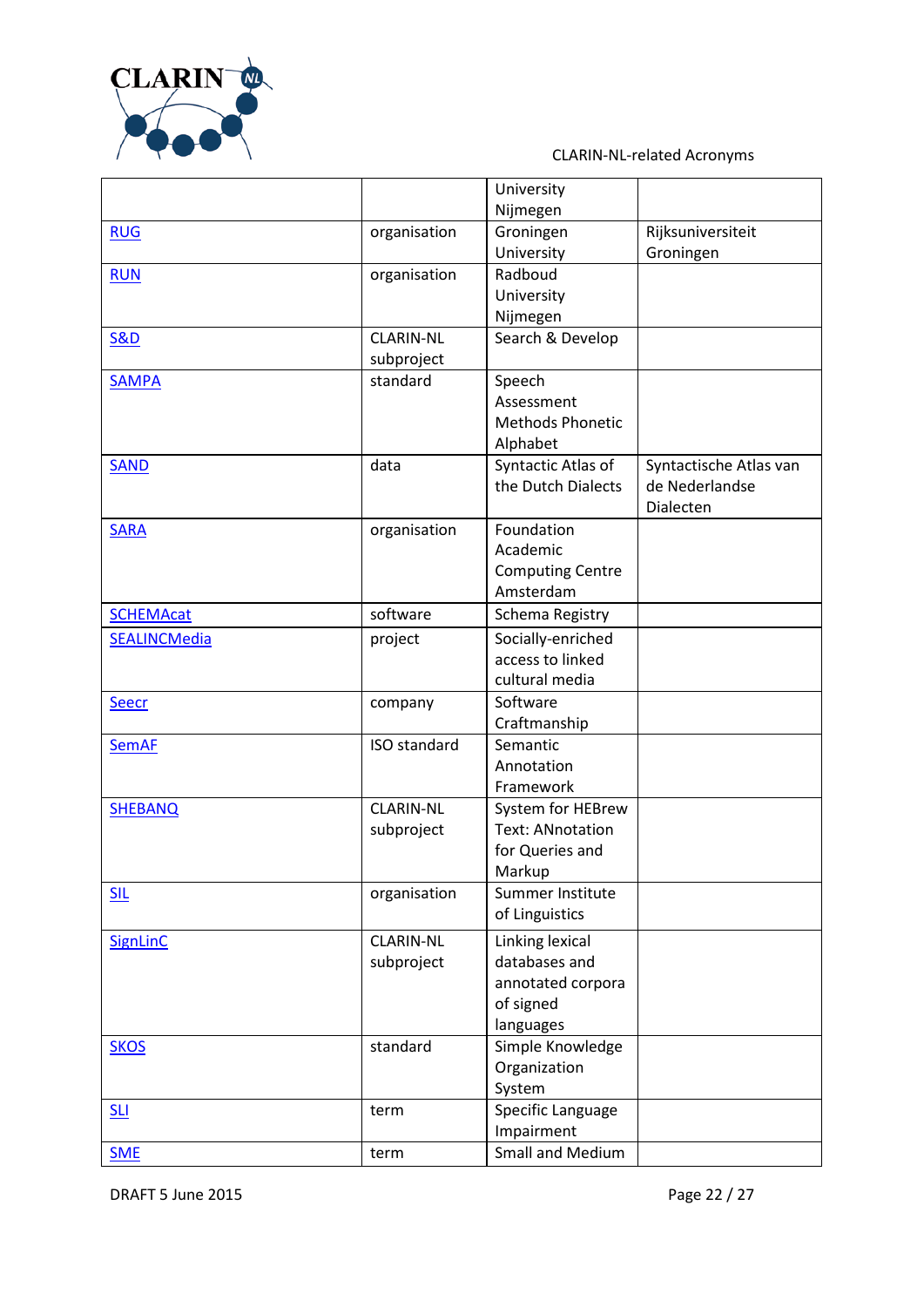

|                       |                           | Enterprises                          |  |
|-----------------------|---------------------------|--------------------------------------|--|
| $SO$                  | term                      | <b>Support Office</b>                |  |
| <b>SOA</b>            | standard                  | Service Oriented                     |  |
|                       |                           | Architecture                         |  |
| <b>SONAR</b>          | data                      |                                      |  |
| SPARQL                | software                  | Query Language                       |  |
|                       |                           | for RDF                              |  |
| <b>SPEX</b>           | organisation              | <b>Speech Processing</b>             |  |
|                       |                           | <b>Expertise Centre</b>              |  |
|                       |                           | (RU, Nijmegen)                       |  |
| <b>SPF</b>            | organisation              | Service Provider                     |  |
|                       |                           | Federation                           |  |
| <b>SPIN</b>           | grant                     | <b>NWO Programme</b><br>in the 90s   |  |
| <b>SPINIab</b>        | programme<br>organisation | Spatial Information                  |  |
|                       |                           | laboratory VU                        |  |
| <b>Spinoza Grant</b>  | grant                     | specific type of                     |  |
|                       |                           | grant awarded by                     |  |
|                       |                           | <b>NWO</b>                           |  |
| Spinque               | company                   |                                      |  |
| <b>SQL</b>            | standard                  | <b>Structured Query</b>              |  |
|                       |                           | Language                             |  |
| <b>SRU / CQL</b>      | Query                     | Search Retrieval                     |  |
|                       | language                  | via URL/                             |  |
|                       |                           | <b>Contextual Query</b>              |  |
|                       |                           | Language                             |  |
| <b>STCN</b>           | catalogue                 | <b>Short Title</b>                   |  |
|                       |                           | Catalogue,                           |  |
|                       |                           | Netherlands                          |  |
| <b>STEVIN</b>         | project                   | Dutch-Flemish                        |  |
|                       |                           | programme for<br>realizing the BLARK |  |
|                       |                           | and HLT research                     |  |
|                       |                           | for Dutch                            |  |
| <b>STITCH</b>         | project                   | Project in the                       |  |
|                       |                           | CATCH programme                      |  |
| <b>SURF</b>           | organisation              | <b>SURF</b>                          |  |
| <b>SURFConext</b>     | software                  | <b>SURF AAI system</b>               |  |
| <b>SURFnet</b>        | organisation              | <b>University Network</b>            |  |
|                       |                           | <b>Services</b>                      |  |
|                       |                           | Organisation                         |  |
| <b>SURFsara</b>       | organisation              |                                      |  |
| <b>SWOT</b>           | term                      | <b>Strength Weakness</b>             |  |
|                       |                           | Opportunity                          |  |
|                       |                           | <b>Threat Analysis</b>               |  |
| <b>Target Holding</b> | company                   |                                      |  |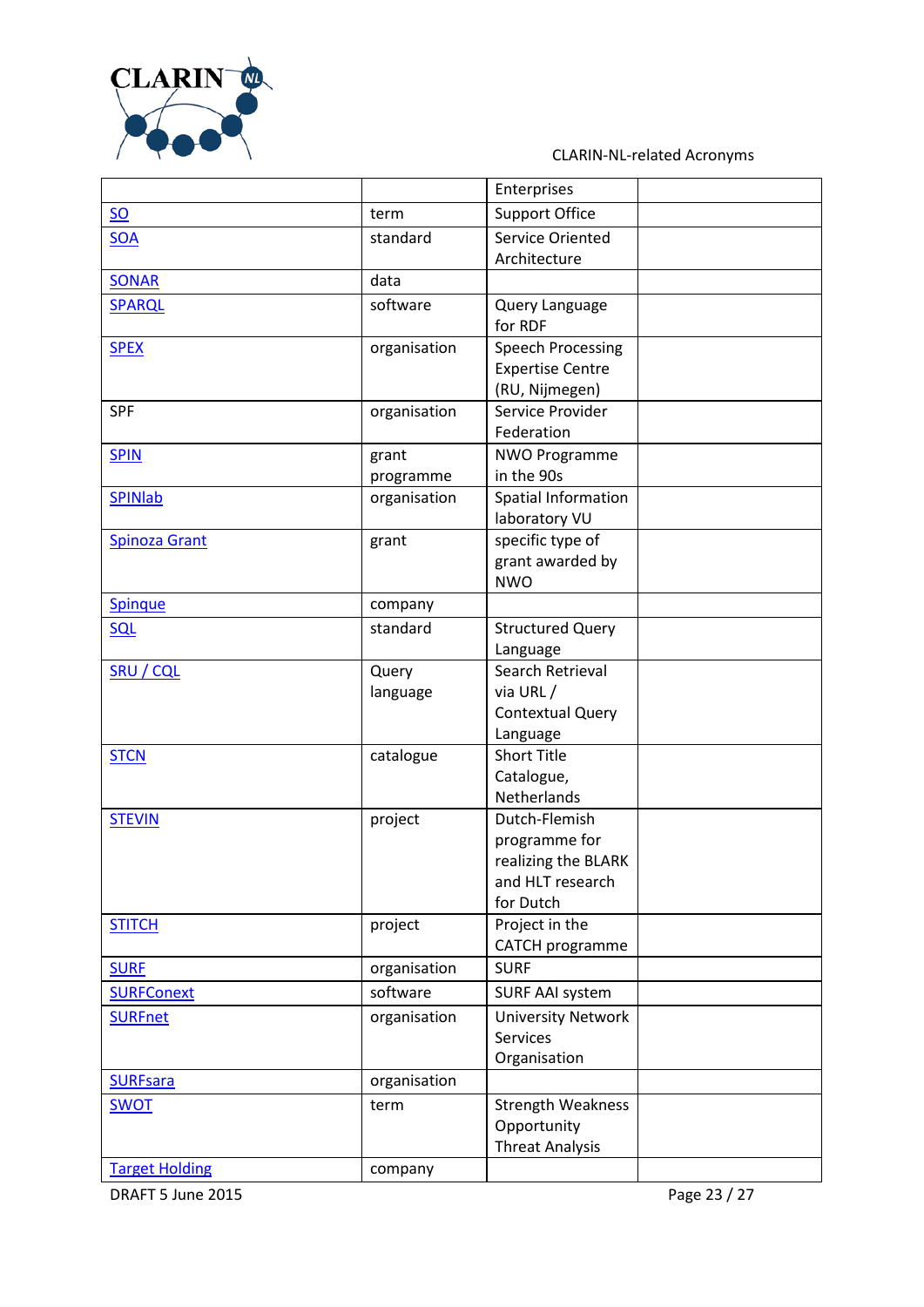

| TB                                  | term             | <b>Technical Board</b>             |                          |
|-------------------------------------|------------------|------------------------------------|--------------------------|
| <b>TBDL</b>                         | organisation     | <b>Tilburg Big Data</b>            | Tilburg Big Data Lab     |
|                                     |                  | Lab                                |                          |
| <b>TCF</b>                          | format           | <b>Text Corpus</b>                 |                          |
|                                     |                  | Format (used in                    |                          |
|                                     |                  | Germany)                           |                          |
| <b>TCULT</b>                        | project          | Languages and                      | Talen en Culturen in het |
|                                     |                  | Cultures in the                    | Utrechts Lombok en       |
|                                     |                  | Utrecht districts                  | Transvaal                |
|                                     |                  | Lombok and                         |                          |
|                                     |                  | Transvaal                          |                          |
| <b>TDS</b>                          | software         | Typological                        |                          |
|                                     |                  | Database System                    |                          |
| <b>TDS Curator</b>                  | <b>CLARIN-NL</b> | A web-services                     |                          |
|                                     | subproject       | architecture to                    |                          |
|                                     |                  | curate the                         |                          |
|                                     |                  | Typological                        |                          |
| <b>Teezir</b>                       |                  | Database System                    |                          |
|                                     | company          |                                    |                          |
| <b>TEI</b>                          | Standard text    | <b>Text Encoding</b><br>Initiative |                          |
|                                     | format           |                                    |                          |
| <b>Telecats</b>                     | company          |                                    |                          |
| <b>TERENA</b>                       | project          | Trans-European                     |                          |
|                                     |                  | Research and                       |                          |
|                                     |                  | Education                          |                          |
|                                     |                  | Networking<br>Association          |                          |
| <b>Thaesis</b>                      | company          |                                    |                          |
|                                     |                  | The Humanities                     |                          |
| <b>THATCamp</b>                     | Event type       | and Technology                     |                          |
|                                     |                  | Camp                               |                          |
| <b>TiCC</b>                         | organisation     | Tilburg Centre for                 |                          |
|                                     |                  | Cognition and                      |                          |
|                                     |                  | Communication                      |                          |
| <b>TICCLOPS</b>                     | <b>CLARIN-NL</b> | Text-Induced                       |                          |
|                                     | subproject       | Corpus Clean-up                    |                          |
|                                     |                  | online processing                  |                          |
|                                     |                  | system                             |                          |
| <b>Tilburg University School of</b> | organisation     |                                    |                          |
| <b>Humanities</b>                   |                  |                                    |                          |
| <b>TIN</b>                          | conference       | Linguistics in the                 | Taalkunde In Nederland   |
|                                     |                  | Netherlands                        |                          |
| <b>TLA</b>                          | organisation     | The Language                       |                          |
|                                     |                  | Archive                            |                          |
| <b>ToE</b>                          | project          | Talk of Europe, see                |                          |
|                                     |                  | <b>CLARIN TCC TOE</b>              |                          |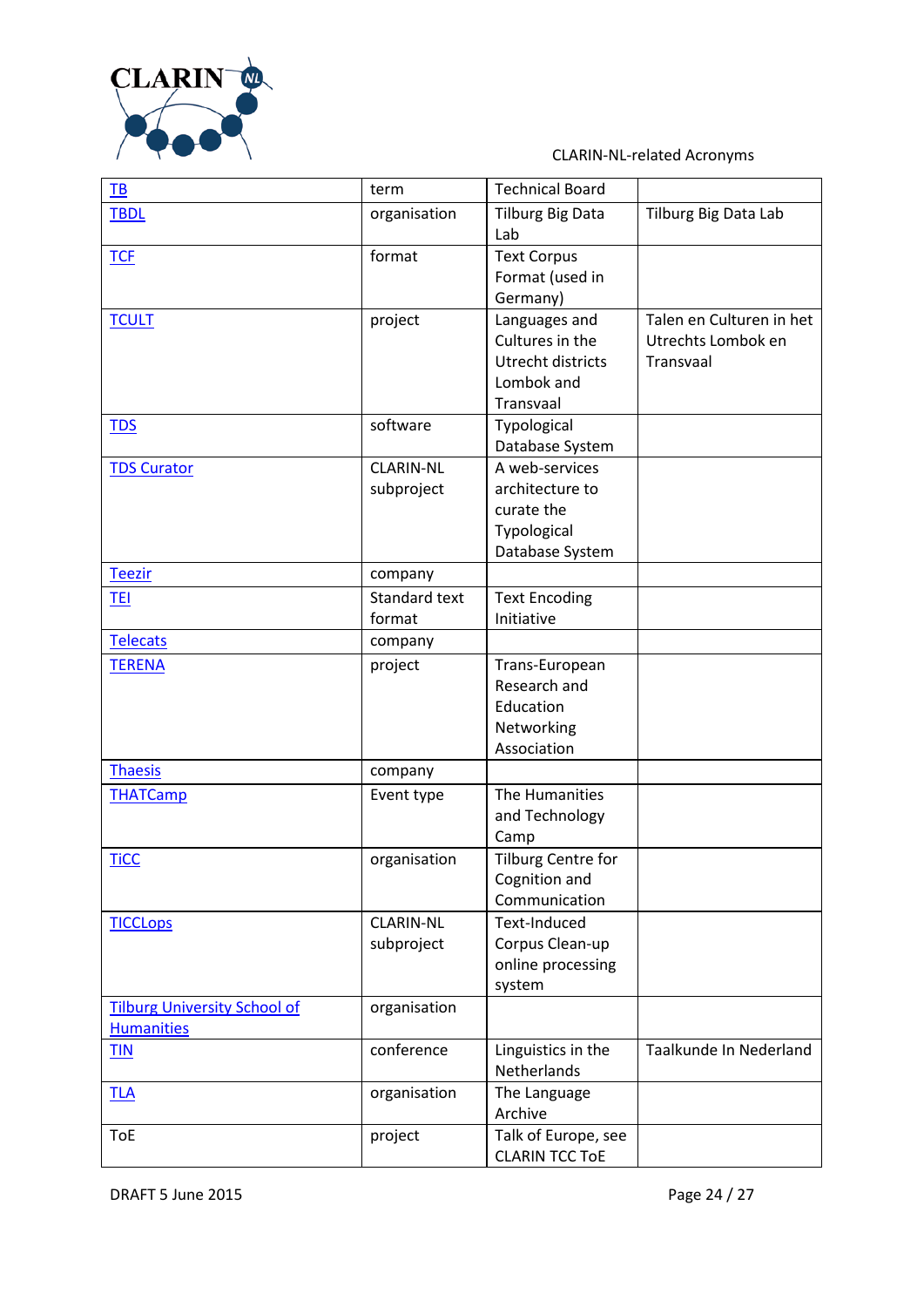

| <b>TPC</b>              | <b>CLARIN-NL</b> | TaalPortaal links to      |                               |
|-------------------------|------------------|---------------------------|-------------------------------|
|                         | subproject       | Corpora                   |                               |
| <b>TQE</b>              | <b>CLARIN-NL</b> | Transcription             |                               |
|                         | subproject       | <b>Quality Evaluation</b> |                               |
| <b>TransAtlantis</b>    | project          | <b>NWO Horizon</b>        |                               |
|                         |                  | Programme about           |                               |
|                         |                  | the influence of          |                               |
|                         |                  | the US on public          |                               |
|                         |                  | debates in the            |                               |
|                         |                  | Netherlands               |                               |
| <b>TROVA</b>            | software         |                           |                               |
| <b>TROVe</b>            | software         | TransMedia                |                               |
|                         |                  | Observatory               |                               |
| <b>TST</b>              | term             | Language and              | Taal- en                      |
|                         |                  | Speech Technology         | Spraaktechnologie             |
|                         | <b>CLARIN-NL</b> | <b>LRT Tools for</b>      | TST Tools voor het            |
| <b>TTNWW</b>            |                  | Dutch as web              | Nederlands als Web            |
|                         | subproject       | services in Work          | services in Work flows        |
|                         |                  | flows                     |                               |
|                         |                  |                           |                               |
| <b>TU</b>               | organisation     | <b>Twente University</b>  |                               |
|                         |                  | <b>CTIT</b>               |                               |
| <b>Tweede Kamer BIP</b> | organisation     | <b>Dutch Parliament</b>   | Tweede Kamer der              |
|                         |                  | Office for                | <b>Staten Generaal Bureau</b> |
|                         |                  | Automation and            | voor Informatisering en       |
|                         |                  | Projects                  | Projecten                     |
| <b>Tweede Kamer DIV</b> | organisation     | <b>Dutch Parliament</b>   | Tweede Kamer der              |
|                         |                  | Information               | <b>Staten Generaal Dienst</b> |
|                         |                  | Service                   | InformatieVoorziening         |
| <b>UBU</b>              | organisation     | <b>Utrecht University</b> |                               |
|                         |                  | Library                   |                               |
| <b>UC Davis</b>         | organisation     | University                |                               |
|                         |                  | California Davis          |                               |
| UIL-OTS                 | organisation     | Utrecht Institute of      |                               |
|                         |                  | Linguistics OTS           |                               |
| <b>UK</b>               | country          | United Kingdom            |                               |
| $UM$                    | organisation     | University of             |                               |
|                         |                  | Maastricht                |                               |
| <b>URL</b>              | term             | <b>Universal Resource</b> |                               |
|                         |                  | Locator                   |                               |
| <b>USA</b>              | country          | United States of          |                               |
|                         |                  | America                   |                               |
| $U$ <sup>T</sup>        | organisation     | University of             |                               |
|                         |                  | Twente                    |                               |
| UU                      | organisation     | <b>Utrecht University</b> |                               |
| <b>UvA</b>              | organisation     | University of             |                               |
|                         |                  | Amsterdam                 |                               |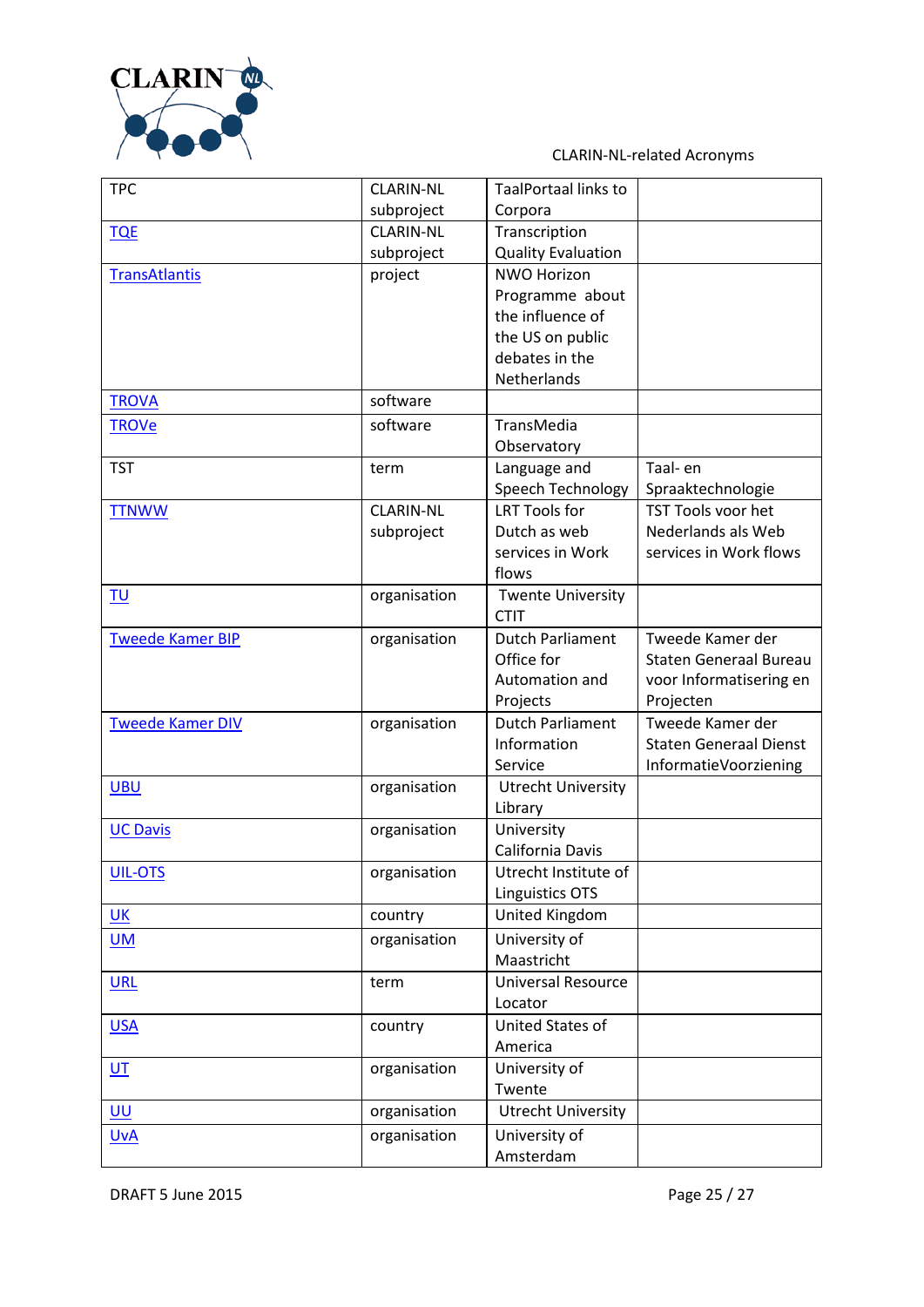

| <b>VALID</b>        | <b>CLARIN-NL</b> | Vulnerability in                  |                            |
|---------------------|------------------|-----------------------------------|----------------------------|
|                     | subproject       | Acquisition:                      |                            |
|                     |                  | Language                          |                            |
|                     |                  | Impairments in                    |                            |
|                     |                  | Dutch. Curating                   |                            |
|                     |                  | five valuable data                |                            |
|                     |                  | sets                              |                            |
| <b>Vancis</b>       | company          |                                   |                            |
| <b>VCC</b>          | organisation     | Virtual                           |                            |
|                     |                  |                                   |                            |
|                     |                  | Competency                        |                            |
|                     |                  | Centre                            |                            |
| VerteldVerleden     | project          | Open Platform for                 |                            |
|                     |                  | Oral History                      |                            |
| <b>VICI</b>         | grant            | specific type of                  |                            |
|                     | programme        | grant awarded by                  |                            |
|                     |                  | <b>NWO</b>                        |                            |
| <b>Video Active</b> | project          |                                   |                            |
| <b>VIDI</b>         | grant            | specific type of                  |                            |
|                     | programme        | grant awarded by                  |                            |
|                     |                  | <b>NWO</b>                        |                            |
| VK                  | <b>CLARIN-NL</b> | <b>Enriched Kingdom</b>           | Verrijkt Koninkrijk        |
|                     | subproject       |                                   |                            |
| <b>VKS</b>          | organisation     | Virtual Knowledge                 |                            |
|                     |                  | Studio                            |                            |
| <u>VL</u>           | region           | Flanders                          | Vlaanderen                 |
| <b>VLO</b>          | software         | Virtual Language                  |                            |
|                     |                  | Observatory                       |                            |
| <b>VRE</b>          | software         | Virtual Research                  |                            |
|                     |                  | Environment                       |                            |
| <b>VSNU</b>         | organisation     | Association of                    | Vereniging van             |
|                     |                  | Collaborating                     | Universiteiten             |
|                     |                  | <b>Dutch Universities</b>         |                            |
| <u>VU</u>           | organisation     | <b>VU University of</b>           |                            |
|                     |                  | Amsterdam                         |                            |
| <b>VU-DNC</b>       | <b>CLARIN-NL</b> | <b>VU Diachronic</b>              |                            |
|                     | subproject       | Newspaper Corpus                  |                            |
| <b>VVV</b>          | organisation     | <b>Touristic Office</b>           |                            |
|                     | <b>CLARIN-NL</b> |                                   |                            |
| <b>WAHSP</b>        |                  | Web-application<br>for historical |                            |
|                     | subproject       |                                   |                            |
|                     |                  | sentiment mining                  |                            |
|                     |                  | in public media                   |                            |
| <b>WAYF</b>         | standard         | Where Are You                     |                            |
|                     |                  | From                              |                            |
| <b>WBD</b>          | data             | <b>Brabant Dialects</b>           | Woordenboek van de         |
|                     |                  | Dictionary                        | <b>Brabantse Dialecten</b> |
| <b>WBS</b>          | term             | administrative                    |                            |

DRAFT 5 June 2015 2015